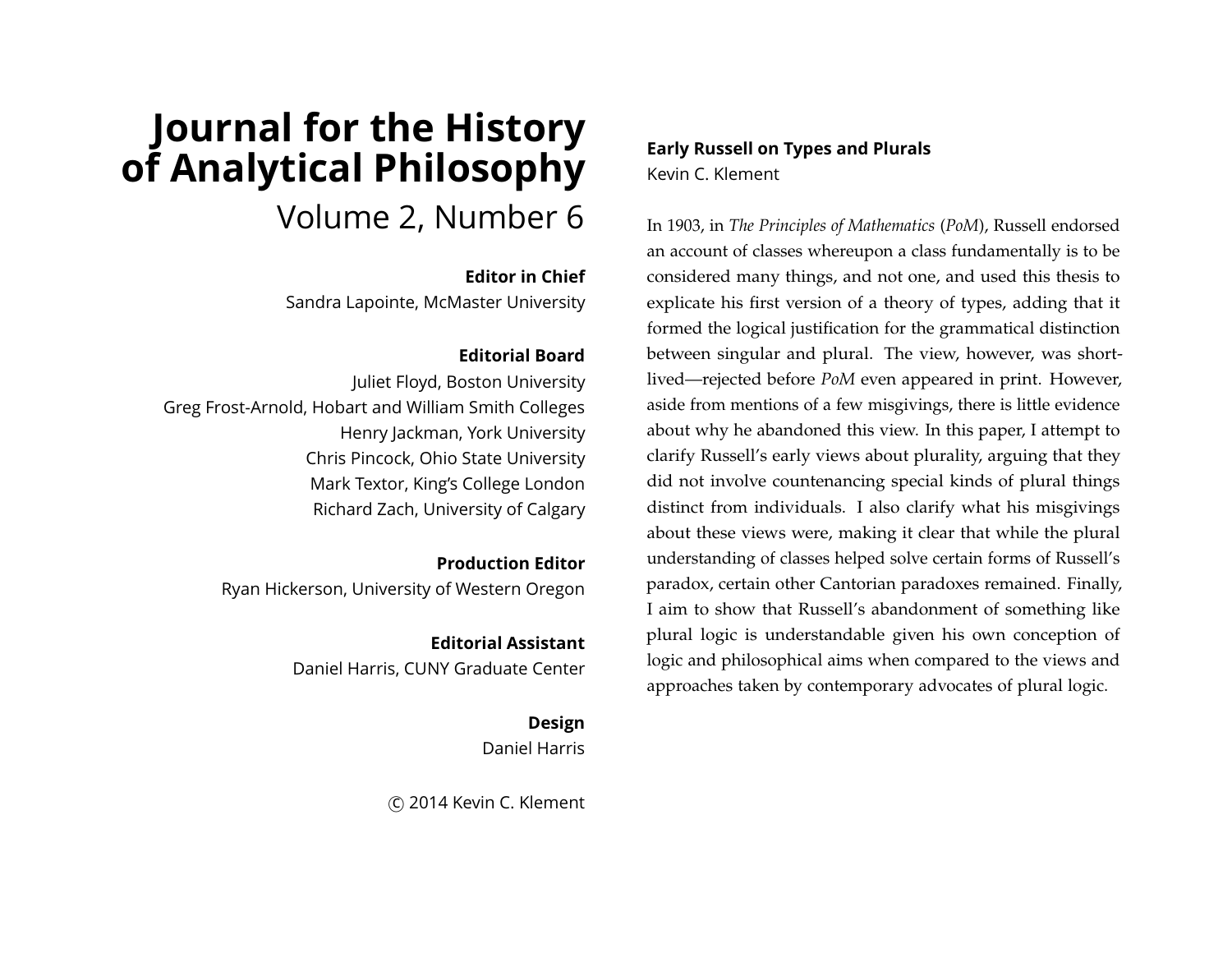# **Early Russell on Types and Plurals**

Kevin C. Klement

# **1 Introduction**

It would be an understatement to say that in the early part of his career, Bertrand Russell was interested in the nature of plurality. This interest represents the common core between his work in the foundations of mathematics and his metaphysical stance taken against the idealist monists of his day. Perhaps unlike some contemporary theorists, Russell consistently and throughout his career<sup>1</sup> connected issues regarding the philosophical logic of plural constructions with those regarding the nature of classes. Despite the later appropriation of the word "class" in certain iterative set theories, it must be remembered that Russell never understood a class as anything like an iterative mathematical structure. Instead, Russell took giving an account of classes to be part of the core of logical theory, and originally conceived of classes as involved in all categorical judgments. The topic in Russell's mind is essentially the same as that of specifying the logical form of propositions about a group of entities where the claim made is extensional, i.e., depends only on the make-up of the collection. The exact attitude Russell took here changed often and rapidly in the first decade of the 20th century, culminating in the so-called "no-classes" theory of classes given in *Principia Mathematica* (*PM*). Prior to this, however, Russell explored several very interesting alternatives, one of which being the first version of the theory of types outlined in Appendix B of his 1903 classic *The Principles of Mathematics* (*PoM*). Although it bears many structural similarities to the theory of types of *PM*, the philosophical understanding of the theory was quite a bit different in 1903, and there is evidence that Russell had abandoned the early view already by the time *PoM* appeared in print. It is interesting to consider why this may have been. Unfortunately, we have little to go on except the misgivings Russell stated about the theory even while advancing it.

In this paper, I undertake three things. (1) Firstly, in secs. [2](#page-2-0) and [3,](#page-4-0) I clarify how Russell understood plurality in his early work, and how this formed the basis for his first theory of types. In so doing, I argue against a common reading of early Russell according to which he acknowledged a special kind of "plural thing" distinct from individuals. (2) Secondly, in sec. [4,](#page-7-0) I discuss the difficulties Russell himself found with this approach, and speculate as to why he might have given the view up. In so doing, I present at least two Cantorian paradoxes which are not solved merely by thinking of classes as pluralities rather than as individuals. These contradictions have been discussed before, but, to my knowledge, not in their specifically pluralist formulations. (3) Finally, and in conclusion, I differentiate Russell's conception of logic from another conception which I think is more widespread today, and suggest that, keeping this conception in mind, it is easier to understand why Russell moved away from logical views endorsing a kind of plural predication in his later works. In particular, I suggest that if one is interested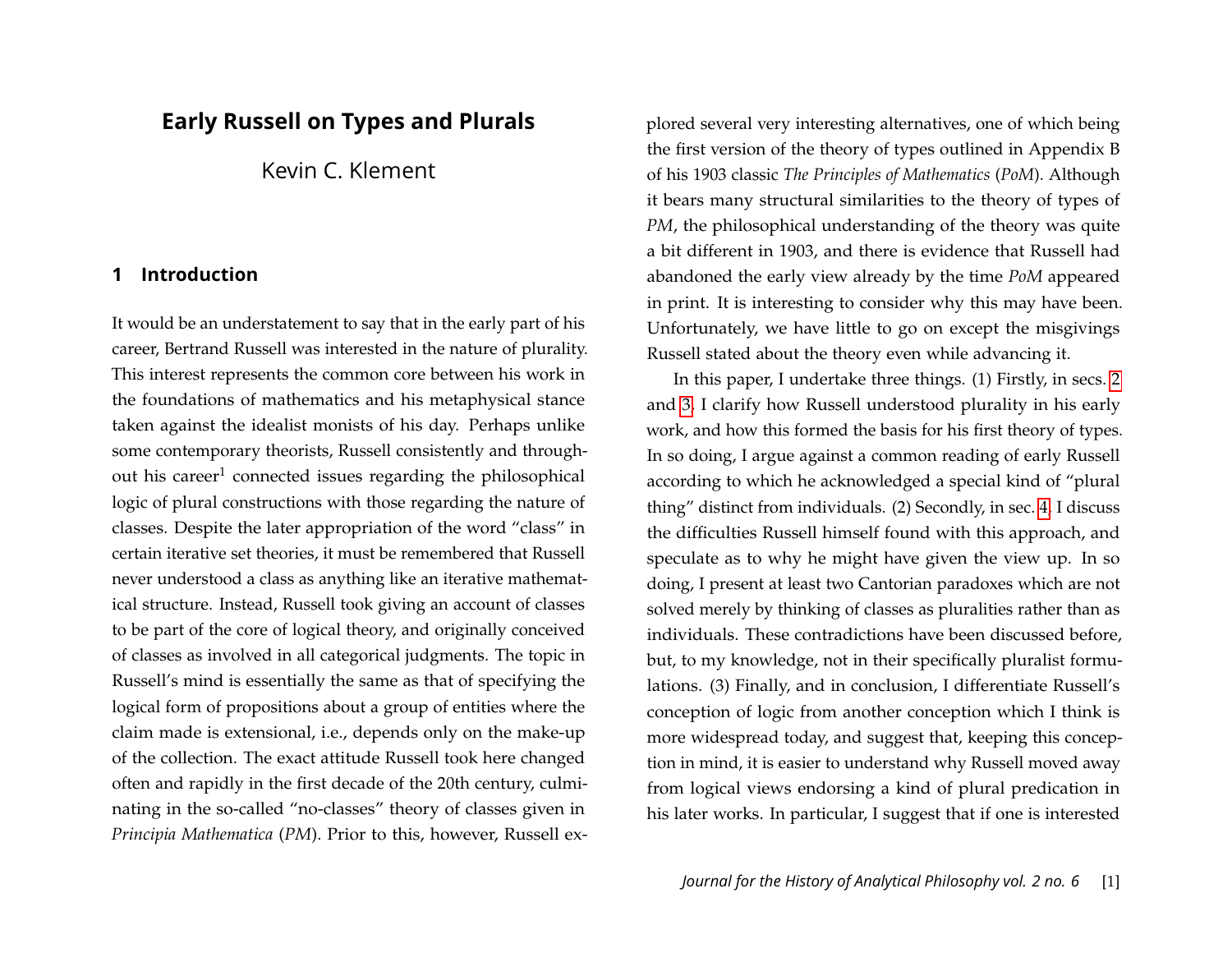in analyzing states of affairs or facts, rather than reasoning or language, it is less clear that countenancing a form of plural predication (beyond that involved in interpreting higher-order logic) is necessary.

## <span id="page-2-0"></span>**2 "Whatever are, are many"**

Russell regarded the problem of how to understand the nature of plurality as, in a nutshell, the difficulty of reconciling the obvious fact or truism that each thing is just one thing, or an individual, with the possibility of plurality, that there are many things, i.e., that there are some thing*s* of which it is true to say that *they* are not one but many. On the one side of this dilemma we find Russell's conviction at the time of *PoM*<sup>2</sup> that there was an all-embracing category of *entities*, *terms*, *individuals* or *logical subjects* embracing any kind of being whatever, and that each member of this category can be counted as one. Here is a characteristic passage:

Whatever may be an object of thought, or may occur in any true or false proposition, or can be counted as *one*, I call a *term*. This, then, is the widest word in the philosophical vocabulary. I shall use as synonymous with it the words unit, individual, and entity. The first two emphasize the fact that every term is *one*, while the third is derived from the fact that every term has being, *i.e. is* in some sense. A man, a moment, a number, a class, a relation, a chimaera, or anything else that can be mentioned, is sure to be a term; and to deny that such and such a thing is a term must always be false. [\(Russell 1931,](#page-21-0) §47)

Russell here makes it clear that he regards every entity as an individual, and regards every individual as one thing rather than many. The reason he believes it must always be false to deny that something is a term or individual is that he thinks to do so would involve a self-contradiction; in any proposition of the form *A is not a term*, *A* is the logical subject, and is thus made into an object of thought or subject of predication, and this shows that it must be a term, and hence the proposition asserting that it is not reveals its own absurdity [\(Russell 1931,](#page-21-0) §47; cf. [Frege 1980,](#page-20-0) pp. 134, 138).

On the other side of the dilemma is the apparently obvious fact that sometimes predications of numbers other than one are appropriate; some things are two in number, or three, or four, etc. But if each thing is an individual, including as we have seen, each class that we can mention, and each individual is to be counted as one, then how could such predications ever be true? What are the subjects of such predications?

Russell's solution to this dilemma in *PoM* is to distinguish between a class as one and a class as many. When the members of a class do form a complete whole, and can be treated as a single thing, the single thing involved is the class as one. The class as one is an individual, and, as the label implies, counts as one. A class as many, however, is not a thing at all, or at least not one thing; it is as many things as there are members of the corresponding class as one. The most direct way to speak of a class as many is extensionally, by directly naming each of the members, and adjoining the names with "and". Numbers other than one may be truly predicated of the grammatical subjects so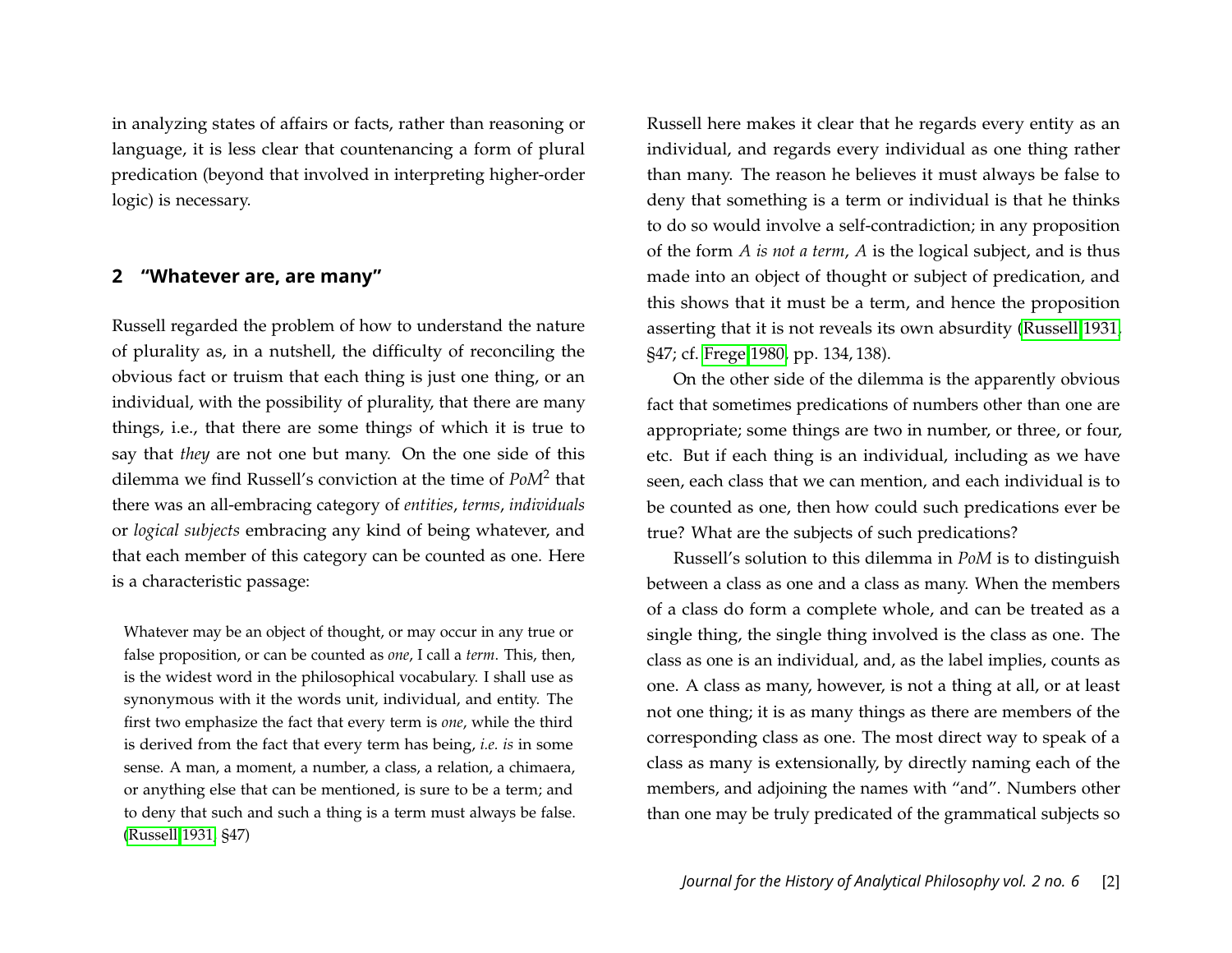formed, thus, e.g., it is true that "John and Paul and Ringo and George are four". In the proposition expressed by this sentence, however, Russell insists, there is no one logical subject. John and Paul and George and Ringo—*they* (plural)—are the logical subjects. Russell sees in this a way out of the dilemma:

But can we now avoid the contradiction always to be feared, where there is something that cannot be made a logical subject? I do not myself see any way of eliciting a precise contradiction in this case. . . . In such a proposition as "*A* and *B* are two," there is no logical subject: the assertion is not about *A*, nor about *B*, nor about the whole composed of both, but strictly and only about *A* and *B*. Thus it would seem that assertions are not necessarily *about* single subjects, but may be about many subjects; and this removes the contradiction . . . [\(Russell 1931,](#page-21-0) §74)

The suggestion seems to be something like this: although every thing which is a logical subject is an individual, and thus one, some propositions have more than one logical subject, and while each of these logical subjects is itself one thing, it is possible to predicate something of them collectively, so that no one of them is *the* logical subject. So while every proposition of the form "*A* is one" or "*A* is an individual" is true, the proposition expressed by "*A* and *B* are one" or "*A* and *B* are an individual" is not of this form, and so it may be false. Similarly, while every proposition of the form "*A* is many" is false, the proposition "*A* and *B* are many" is not of that form. As Russell puts the point succinctly later, "For although whatever is, is one, yet it is equally true that whatever are, are many" (§127).

Russell's terminology on these issues can cause confusion and sometimes misrepresents his position—especially the talk

of "*a* class as many" as if it were *a* thing, and his description of a class as many as "*a* collection" (§130) or "*an* object" (§497) distinct from an individual. Such locutions have naturally led certain interpreters to the conclusion that Russell endorsed a bifurcated metaphysics where some things are singular and some are plural, and acknowledged different kinds of logical subject positions in propositions differentiated by what sort of thing occupies them. For example, [Proops](#page-20-1) [\(2007,](#page-20-1) pp. 3–6) has argued that the individual variable in Russell's early philosophical logic was not fully unrestricted, at least partly<sup>3</sup> on the grounds that it excludes such "objects" as *William and Mary*. But I think this way of stating the conclusion is misleading. William and Mary are not a thing, they are two things. To say that the individual variable does not have *them* as a value is not for that variable to be restricted, it is only for it to be incapable of taking on *two values* at once. Russell's view is that there are, in the end, only individuals, and that a class as many is only a way of speaking about the members of the class as one in a way that does not reduce to singular predication of each of the members separately, *or* to a predication made about the class as one. Thus, instead of propositions which have a special, non-singular, logical subject, we have instead propositions which simply have no one logical subject (cf. §70). Indeed, this is demanded by the method of "avoiding the contradiction" of things which cannot be made subjects; the assertion is made "strictly and only about *A* and *B*" and not about one thing at all, and *a fortiori* not about a special "plural thing". That Russell does not recognize a special category of plural thing during this period is also attested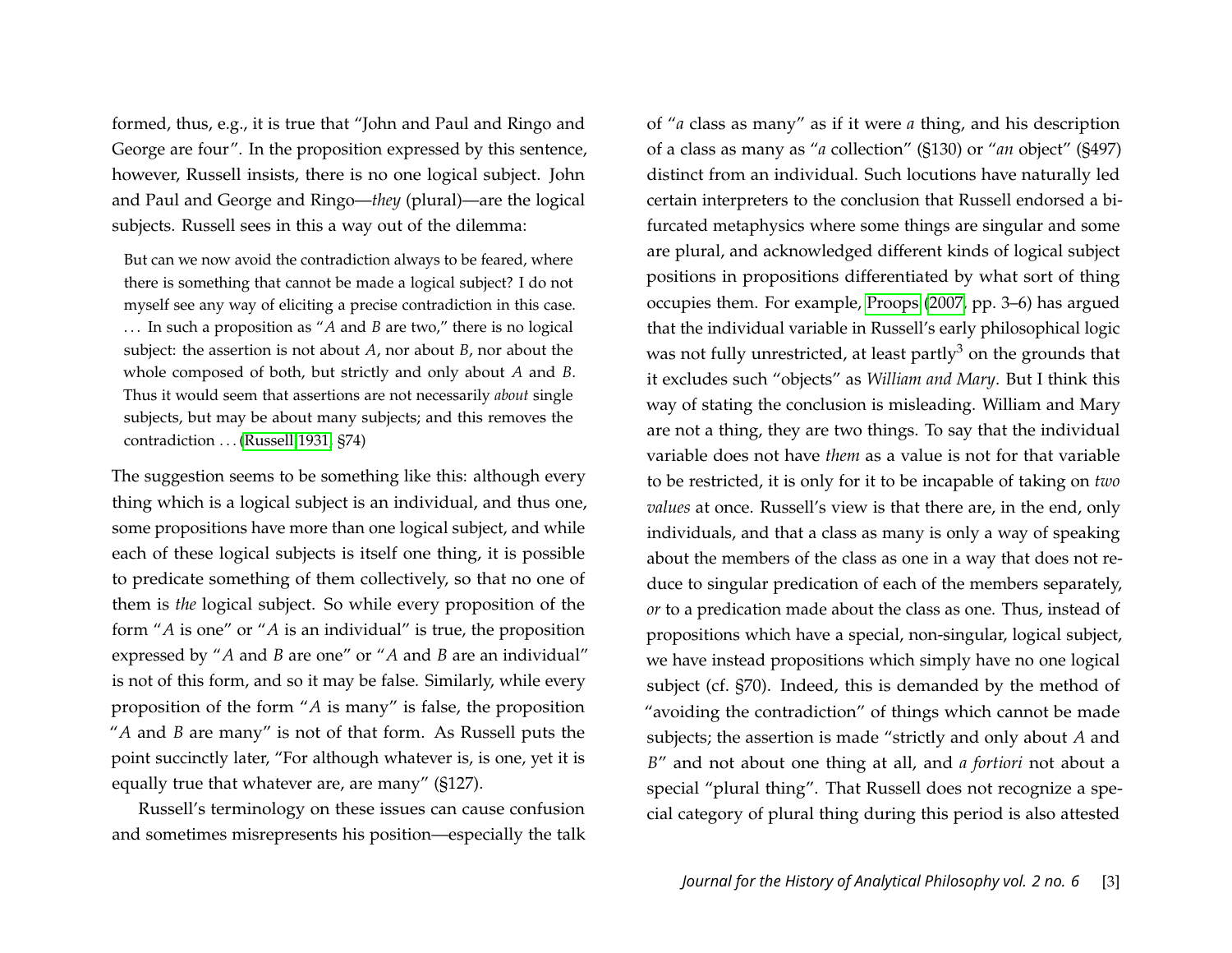in his correspondence. Thus in July 1902 he wrote to Frege that "a class consisting of more than one object is in the first place not *one* object but many" [\(Frege 1980,](#page-20-0) p. 137), and in 1906, while summarizing the development of his views in a letter to Jourdain, he wrote:

You will see that in my book (p. 104, art. 104) I suggest that certain functions do not determine a *class as one*. This is practically the same doctrine as that they do not determine a class, for a *class as many* is not an entity. ... My book gives you all my ideas down to the end of 1902: the doctrine of types (which in *practice* is almost exactly like my present view) was the latest of them. [\(Grattan-Guinness 1977,](#page-20-2) p. 78)

This was during the period of Russell's "substitutional theory", when he explicitly took the view that "there is really nothing that is not an individual" [\(Russell 1973b,](#page-21-1) p. 206) and "adhere[d] with drastic pedantry to the old maxim that, 'whatever is, is one'." [\(Russell 1973c,](#page-21-2) p. 189)

## <span id="page-4-0"></span>**3 Types in Appendix B**

It seems clear that had he not discovered the class paradox bearing his name, Russell would have held that for each class as many, there was a corresponding class as one, and vice versa. The class paradox itself Russell blamed on a violation of Cantor's powerclass theorem (§100), i.e., the result that every class must contain more subclasses than members. This means in particular that the collection of all individuals must contain more subclasses than members, i.e., that there must be more classes of individuals than individuals. However, if each class of

individuals itself forms an individual, i.e., forms a class as one, Cantor's principle is obviously violated. For Russell at the time, the lesson of the paradox seemed to be, as clear also in the letter to Jourdain quoted above, that certain propositional functions, while they determine a class as many, do not determine a class as one:

In terms of classes the contradiction appears even more extraordinary. A class as one may be a term of itself as many. Thus the class of all classes is a class; the class of all terms that are not men is not a man, and so on. Do all the classes that have this property form a class? If so, is it as one a member of itself as many or not? If it is, then it is one of the classes, which, as ones, are not members of themselves as many, and *vice versâ*. Thus we must conclude again that the class which as ones are not members of themselves as many do not form a class, or rather, that they do not form a class as one, for the argument cannot show that they do not form a class as many. [\(Russell 1931,](#page-21-0) §101)

More generally, Russell held that an expression for a class did not name a class as one (but only a class as many) when the defining propositional function involved what he called a "quadratic form", understood as involving an assertion about something, where what the assertion is and what the assertion is about are somehow linked and depend on each other, and so cannot be varied independently (§103). Russell did not give in *PoM* (or elsewhere) a completely formal, precise or spelled out definition of exactly under what conditions a propositional function was to be regarded as quadratic. The strategy taken in Appendix B of *PoM*, where Russell first gave a version of the theory of types, skirted the need to do so by recommending that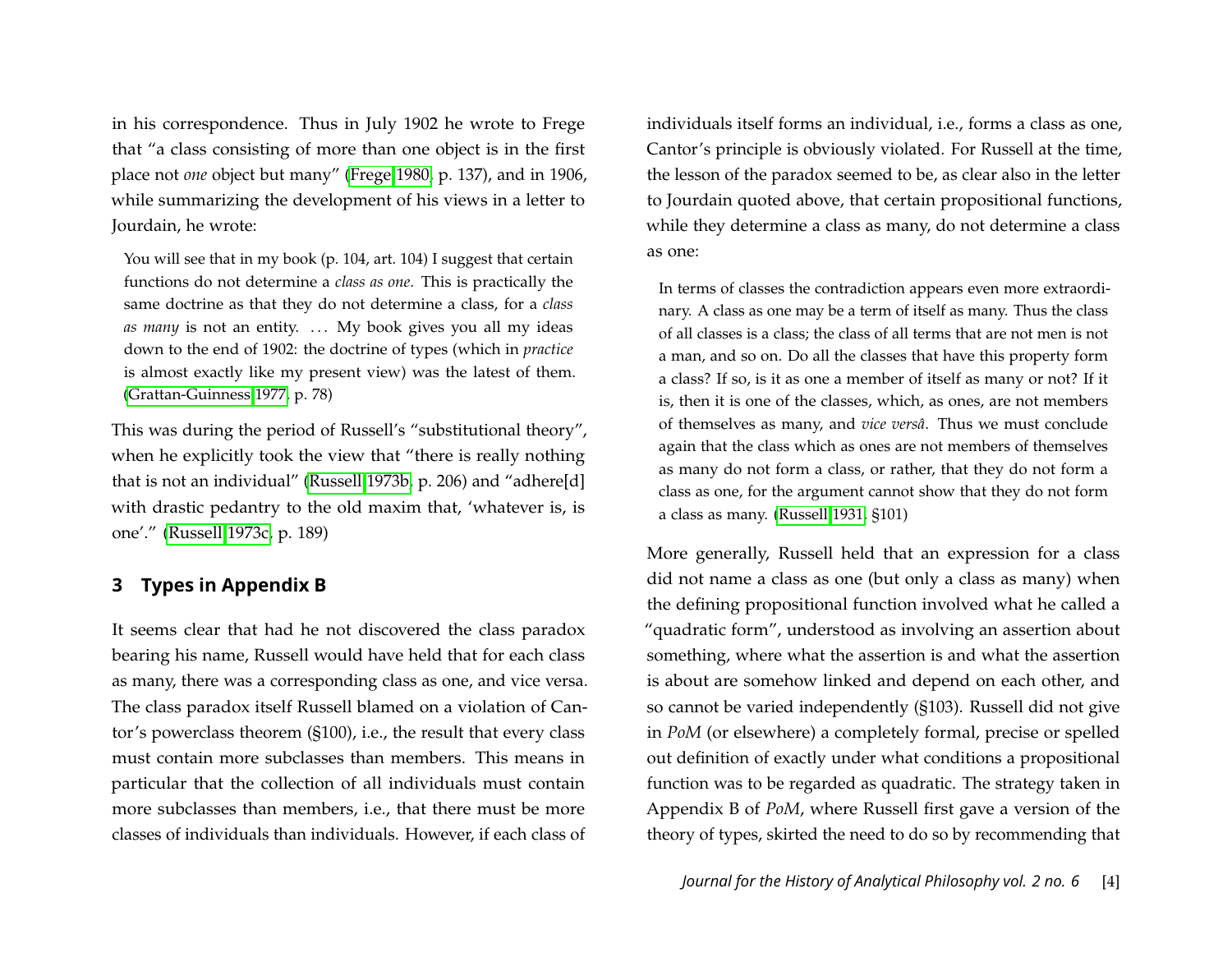classes as many rather than classes as one be taken as the basis for a symbolic logic of classes. The response to the Cantorian worry mentioned above then is that while it is true that there must be more classes *as many* than individuals, classes as many are just that—many entities, not one—and so we are not forced to countenance as many individuals as classes as many after all.

In particular, the suggestion was that in any proposition of the form:

#### *x* ∊ *α*

The *x* and the *α* must be taken as having different logical types, so that, for example, if *x* is a variable for an individual, *α* would be a variable for a class as many of individuals, which we have seen, is not one thing at all, but rather, (potentially) *many* individuals. A caveat is that under the views Russell adopted here, a late addition to the text, Russell believed that a singleton class as many, or even the empty class as many, could also be countenanced, and in the former case, distinguished from the member which it has. Singleton classes as many, rather than individuals, then were taken as the subjects of predications of the number one, so that all numbers were taken as predications made about classes as many. These views went against positions taken in the body of the text (§§72–73), and which, one might think, go better naturally with the overall view that a class as many just is its members taken plurally. Yet, Russell continues to believe, explicitly despite this, that, "[t]his constitutes, in a kind of way, a justification for the grammatical distinction of singular and plural" (§497). The theory of types adopted here in effect distinguishes between individuals, pluralities of

individuals, and pluralities of pluralities. Yet, it is primarily flanking the two sides of " $\epsilon$ " that Russell believes that typerestrictions must be obeyed. Unlike the kinds of type theories found in his later work, Russell here acknowledges there can be combined types, and that some other predicates and relations apart from "ε" may be type agnostic. One example he gives (§497), is identity. Hence, Russell believes it is meaningful (though certainly false) to claim of a single entity that it is identical to many entities. Numbers too, Russell regards as falling into their own type, since one can predicate *two* both of a class (plurality) of individuals with two members, and of a class of classes (plurality of pluralities) with two members. It seems that Russell at this point hoped to avoid the result which one finds in later versions of type theory that there are distinct numbers for distinct types. To capture mathematics fully, it will also be necessary for there to be classes of numbers, which would presumably be distinct either from classes of individuals, or even from classes of classes of individuals, or anything in that hierarchy. Unfortunately, Russell tells us very little about higher types, other than to mention that they exist:

The next type after classes of individuals consists of classes of classes of individuals. Such are, for example, associations of clubs; the members of such associations, the clubs, are themselves classes of individuals.  $\ldots$  There is a progression of such types  $\ldots$  (§497)

From a philosophical standpoint, Russell's reticence about higher types is unfortunate, since it is not altogether clear how to understand a class of classes from an entirely pluralist standpoint. For example, the class of classes named by "the French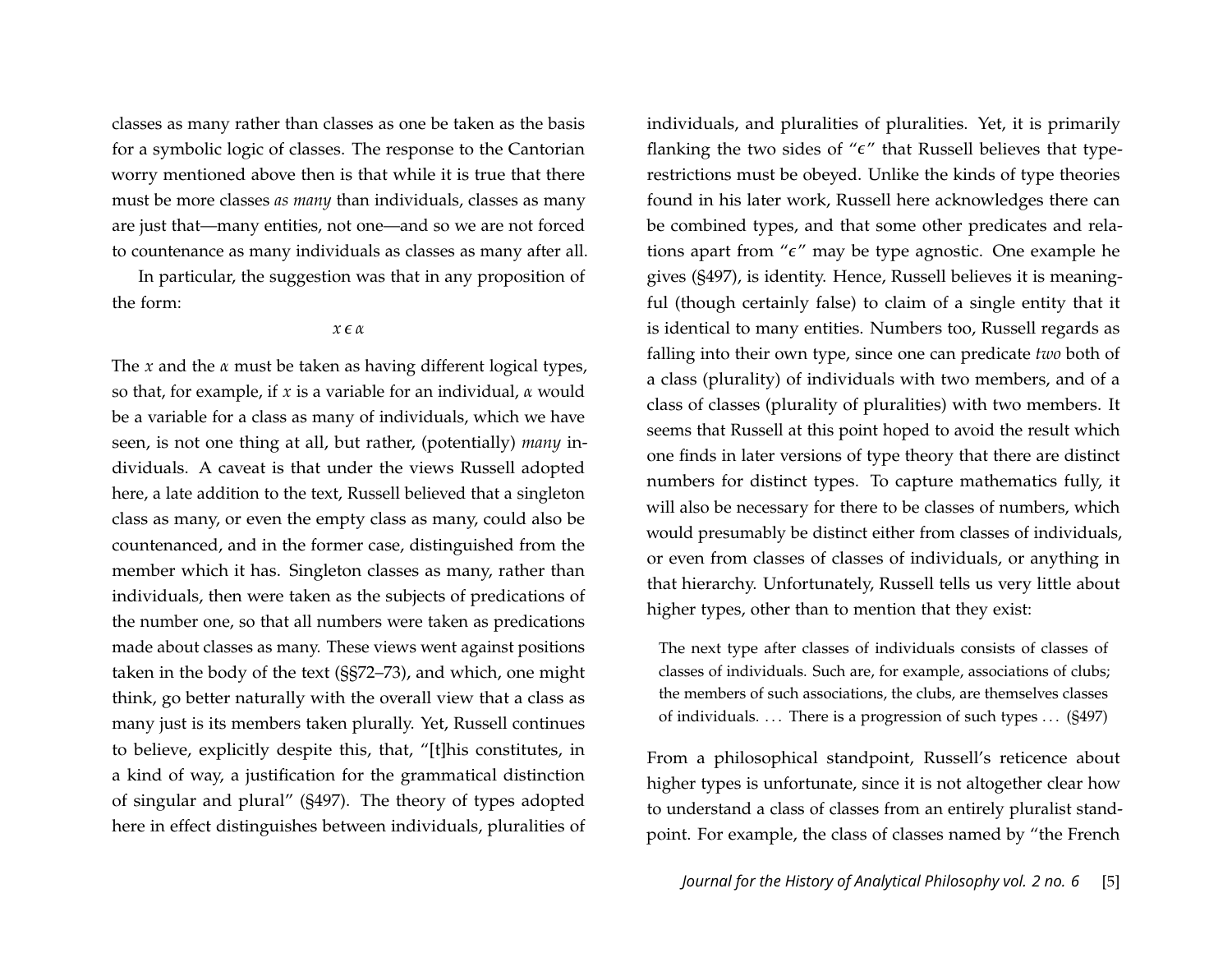and the English" would seem, at least in some sense, to have two members, the French, and the English, but if the French and the English are not thought of as classes as one here, it is difficult to understand how together they can be two. There is no textual evidence, however, as far as I can find to hint that Russell saw the difficulty here.

Another complication in his views at the time is that in addition to classes and individuals, Russell speaks of something he calls "ranges", and with these too, it is rather obscure how the basic philosophical foundation of distinguishing singular entities from pluralities of entities applies to them. To understand what Russell means by a "range", one must turn to Russell's engagement with Frege's philosophy, something which Russell also took up only while finishing *PoM*, resulting in his writing Appendix A (on Frege). Russell's term "range" here derives from Frege's term "*Werthverlauf* ", nowadays usually translated as "value-range" or "course-of-values". In the logical system of Frege's *Grundgesetze der Arithmetik*, all first-level functions were taken to have a value-range. In the case of what Frege calls concepts, the referents of grammatical predicates, Frege identified their value-ranges with the extensions of concepts, or classes. But Frege acknowledges value-ranges for other functions as well, which was important for Frege's method for capturing the extension of a relation. Frege treated these with what he called a "double value-range" [\(Frege 2013,](#page-20-3) §36). For example, **consider what Frege would have written as**  $\acute{a}\acute{\epsilon}(\epsilon > \alpha)$ **. Strictly** speaking, this is the value-range of the function  $\acute{\epsilon}(\epsilon > ($  )), i.e., the function whose value for 4 as argument is  $\acute{\epsilon}(\epsilon > 4)$ , the class

of all numbers greater than 4, and whose value for 7 as argument is  $\acute{\epsilon}(\epsilon > 7)$ , the class of all numbers greater than 7, and so on. This value-range does the logical work one would expect of the extension of the *greater-than* relation in Frege's logic.

It is not entirely clear how much of Frege's precise understanding of value-ranges Russell meant to co-opt here,<sup>4</sup> though certainly not all of it, since in the case of extensions of concepts, Frege was crystal clear that he did not regard the extension of a concept as in any sense a plurality or aggregate of entities, and regarded all value-ranges as falling in the same type as objects. Russell here, however, wants to apply the overall distinction between singular entities and so-called "objects", which are in some sense not singular, so as to place "ranges" into the second category, and into a distinct logical type. He describes them as if they were collections of "couples with sense" (§497), or ordered pairs in contemporary vocabulary. Then, a claim to the effect, e.g., that a certain couple  $(x, y)$  fell into the "range" of some relation would, like the claim that one individual was a member of a class, be a claim involving a distinction of logical type among the relata, so that one could not claim that a relation made up one of the parts of a couple falling in its own extension. This Russell hoped would solve a paradox similar to the class paradox but involving relations.<sup>5</sup>

It is interesting the extent to which the changes Russell made to his conception of classes as many, and the apparent clash between some of them and the underlying philosophy of chap. VI, compare to concerns that contemporary theorists have over the nature of plural logic or plural predication generally.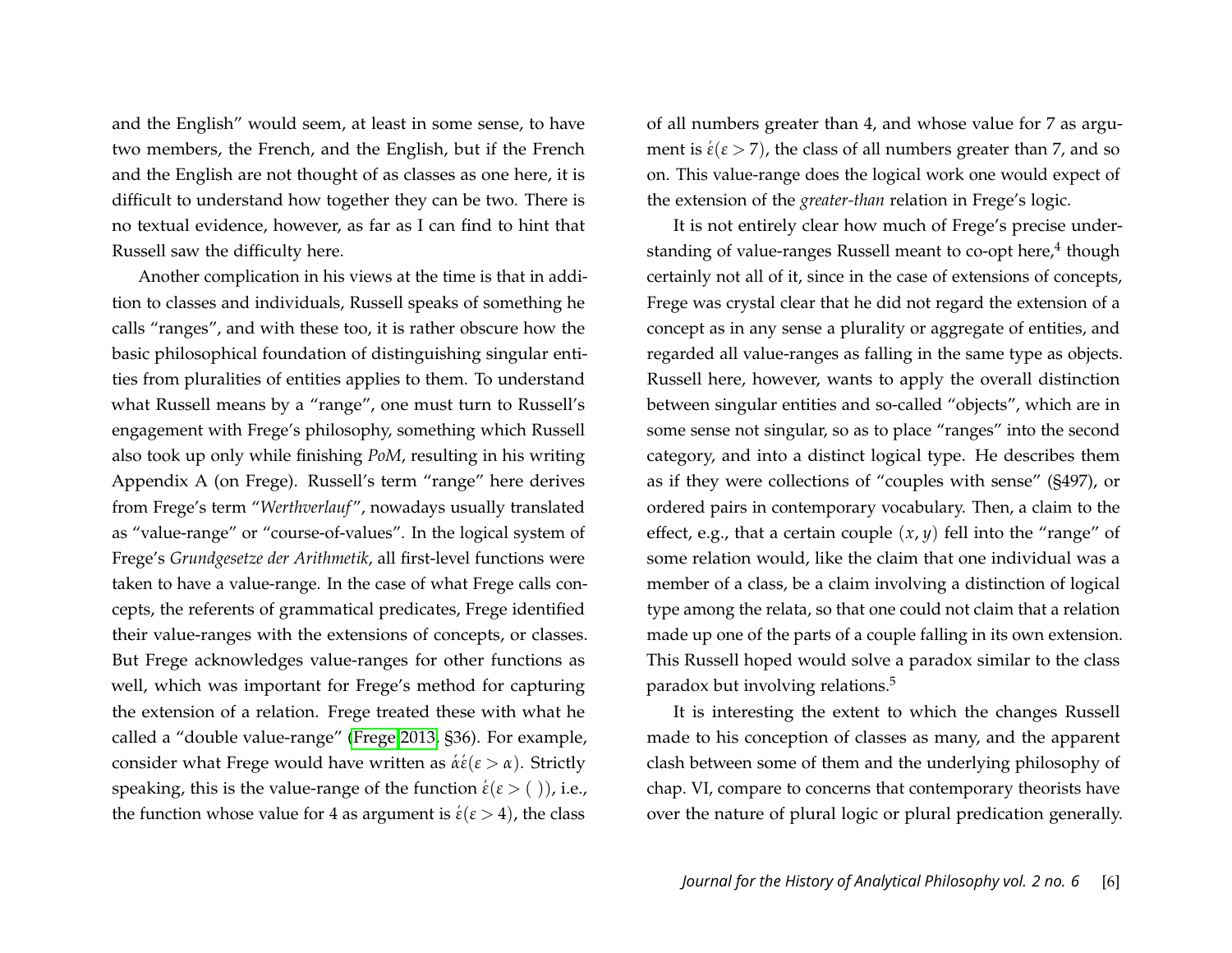Interest in this subject was revived by George Boolos's [1984](#page-20-4) paper "To Be is to Be a Value of a Variable (or to be Some Values of Some Variables)", in which Boolos suggests that higher-order logic might be interpreted pluralistically. On this reading, a second-order variable would be taken as having as its values groups of individuals taken plurally, rather than taken as ranging over possibly ontologically dubious entities such as sets, type-stratified attributes in intension, or "propositional functions". Others such as Thomas McKay [\(2006\)](#page-20-5) and David Lewis [\(1991\)](#page-20-6) have argued for acknowledging plural quantification and plural predication on more general philosophical grounds. Such thinkers have struggled exactly with issues concerning whether or not a plural interpretation of higher-order logic can be successfully applied to a logic of relations or their extensions (see, e.g., [Lewis 1991,](#page-20-6) chap. 3, [Hazen 1997\)](#page-20-7), whether or not a single individual can count as a value of a plural variable (see, e.g., [Boolos 1984,](#page-20-4) p. 67), and so on.

#### <span id="page-7-0"></span>**4 Russell's Misgivings About His Own Theory**

For Russell's own part, his exploration of views of this stripe was short-lived. Already by the time *PoM* appeared in print, Russell seems to have given up on it. The immediate cause seems to have been the publication of the second volume of Frege's *Grundgesetze*, to which Frege had, spurred by letters from Russell, hastily added an Appendix on Russell's paradox. Reading this prompted Russell to add the following note to Appendix A (on Frege) of *PoM* at the very last minute before *PoM* was published:

The second volume of *Gg*., which appeared too late to be noticed in the Appendix, contains an interesting discussion of the contradiction (pp. 253–265), suggesting that the solution is to be found by denying that two propositional functions which determine equal classes must be equivalent. As it seems likely that this is the true solution, the reader is strongly recommended to examine Frege's argument on the point.

The first manuscripts of Russell's from the post-*PoM* period see him exploring views of the sort espoused by Frege in the appendix, although it didn't take long for Russell to abandon that approach either. By mid-1903 he had moved on to a theory according to which classes were regarded as superfluous in the context of mathematical logic, and a logic of functions substituted instead, $6$  and by later in that year, he returned to the theory according to which only some propositional functions determine classes, those that are not "quadratic", but with the logic focused on classes as one rather than on classes as many. Indeed, the distinction between classes as one and classes as many never reappears in Russell's manuscripts, somewhat surprisingly given the sheer number of alternatives he explores in the years that follow.<sup>7</sup>

Russell does not tell us anywhere exactly why he abandoned this particular understanding of classes or types, and we are left to speculate. There are, however, a number of hints in *PoM* itself about why he would have been less than fully happy with the theory and eager to consider alternatives. The first, and I think, least important, comes in a footnote to §58 of *PoM*, where Russell writes:

I shall use the word *object* in a wider sense than *term*, to cover both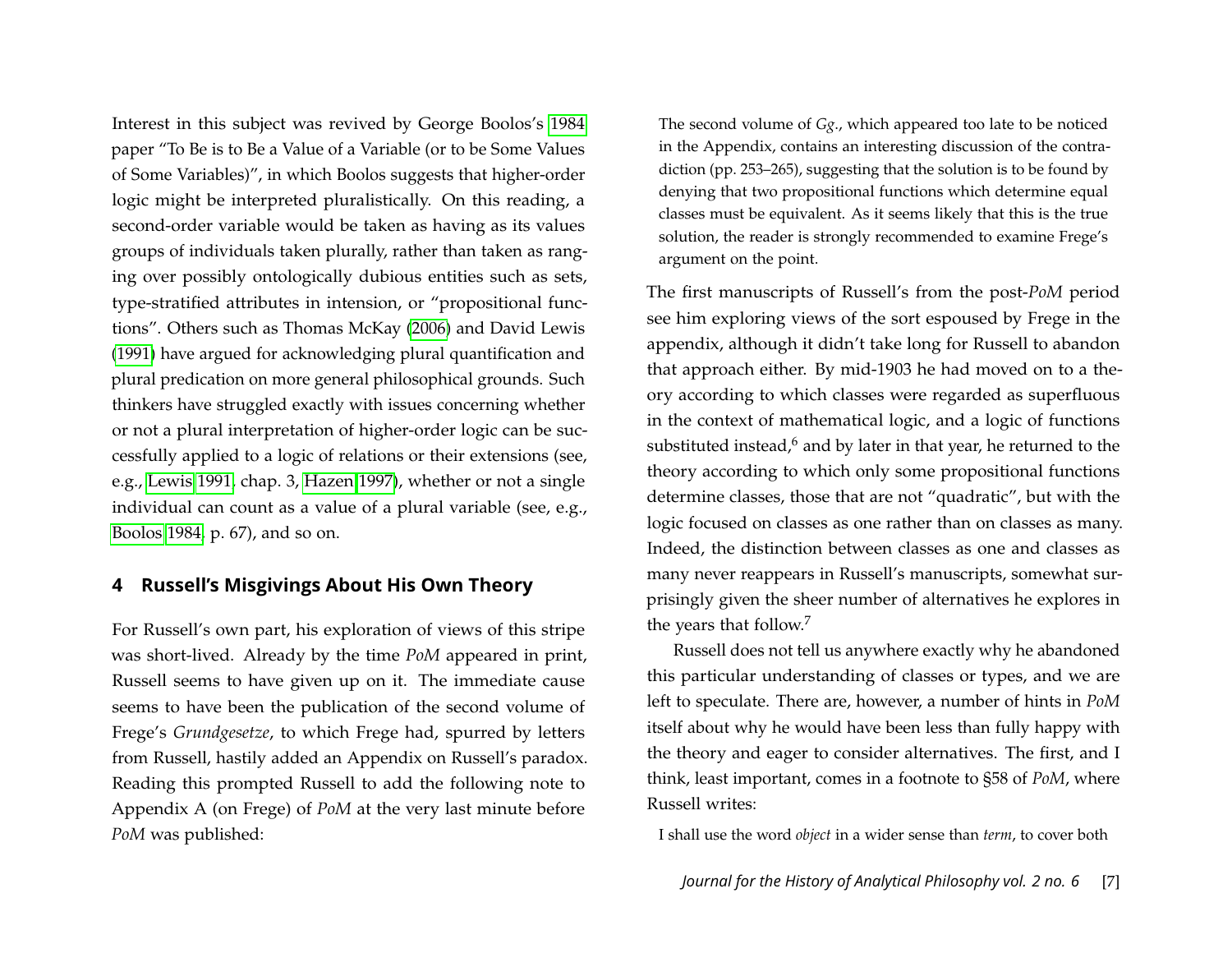singular and plural, and also cases of ambiguity, such as "a man". The fact that a word can be framed with a wider meaning than *term* raises grave logical problems. Cf. §47.

In §47, as we have already seen, Russell had argued that "term", "individual", "unit" or "entity" were synonyms and that any one of them represented "the widest word in the philosophical vocabulary". He similarly argued that to deny of anything that it is a term must always be false, since in order to deny that the thing in question is a term, one must make it into a logical subject and thus into a term. But the vocabulary of "objects" here seems to suggest that there are some "objects", i.e., plural things, which are not individuals or units or entities, i.e., a vocabulary wider than that of terms or entities. But I think it would be a mistake to read too much into this as an explanation for why Russell was unhappy with his account of classes as many, given that he explicitly argued in §74 that the "contradiction always to be feared" of something that cannot be made into a logical subject was avoided so long as a class as many is regarded always and strictly as many entities and not one, as I have argued we must understand Russell's classes as many. It certainly may be that Russell retained certain misgivings about his *terminology*, i.e., that by describing many things as "an object" or "a collection" or "a class as many", the grammar invites us to think of many objects as if they made up one thing or one logical subject, which is of course precisely what we must not do. Yet it is hard to imagine Russell abandoning an otherwise sound philosophical position merely on the basis that its formulation used misleading language, especially so long as the

misapprehensions it caused could be cleared up.

A more telling, and not unrelated, hint about Russell's direction of thought occurs in §76, where he writes:

It is plain that, since a class, except when it has one term, is essentially many, it cannot be *as such* represented by a single letter: hence in any possible Symbolic Logic the letters which do duty for classes cannot represent the classes *as many*, but must represent either class-concepts, or the wholes composed of classes, or some other allied single entities. And thus  $\epsilon$  cannot represent the relation of a term to its class as many; for this would be a relation of one term to many terms, not a two-term relation such as we want. This relation might be expressed by "Socrates is one among men"; but this, in any case, cannot be taken to be the meaning of  $\epsilon$ .

Here Russell is explaining why it is preferable for the development of symbolic logic to understand  $\epsilon$  as representing a relation between an individual and a class as one, rather than between an individual and a class as many. However, in the logic of Appendix B, one is in effect taking  $\epsilon$  to be the second relation Russell mentions here, that of "being among", i.e., the relation which many contemporary plural logicians represent with the sign  $\prec$  instead. The reasons Russell is uncomfortable with this are perhaps not entirely clear from this passage alone, and it is not hard to imagine a contemporary advocate of plural quantification insisting that the attitude that a single sign cannot have many semantic values at once, or that a single variable cannot have many assignments at once, is just a singularist prejudice without merit.

Russell's worries, however, are, I think, rather more subtle and insightful, and connect centrally with his attitude about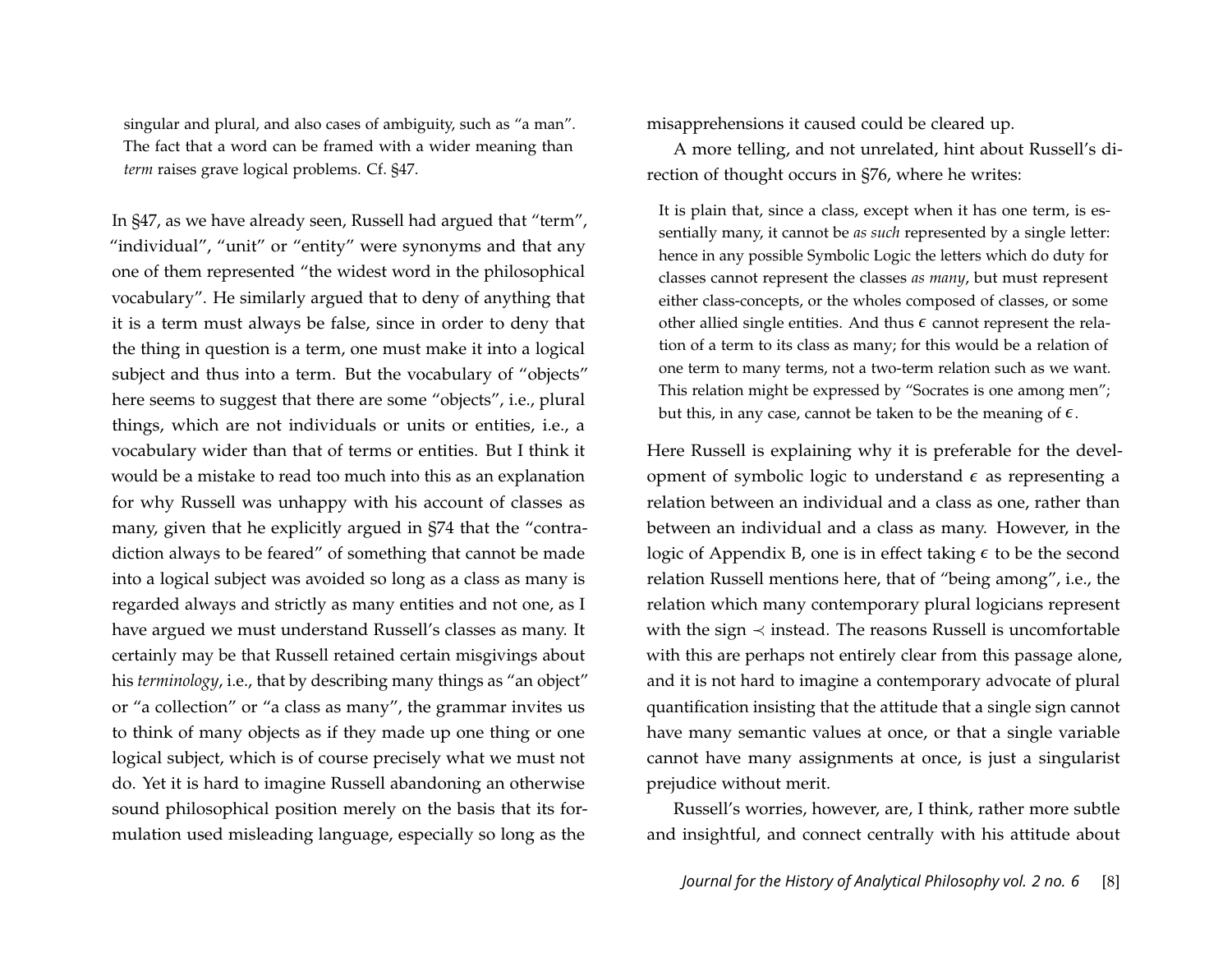how these views fare vis-à-vis the logical paradoxes. There are two ways, according to Russell, for a proposition to come to be about a class as many. The first is for the class as many to be specified extensionally by listing all of the entities in question. Thus for example, if one writes:

George is one among John and George and Paul and Ringo. (1)

Here one has said something that seems almost trivially true, and there seems to be no direct violation of Russell's contention that to speak of a class as many requires using multiple symbols to represent its multiple members. Here, the right side of the "is one among" relation uses many signs to speak of many people. Suppose, however, that I write:

#### <span id="page-9-0"></span>George is one among guitarists. (2)

Here, rather than specifying a class as many directly, I make use of a concept. I am in no position to name every guitarist who has ever (and will ever!) perform, and so it is impossible for me to use the method of extension to get at the class of guitarists; I can only do so via intension. Russell's worry I think, is that if we use something of the form "*x* ∊ *α*" to represent an individual's being one among a certain plurality, then insofar as it is appropriate to use a single letter *α* for the plurality, the *α* must be taken as not *directly* representing the plurality, but rather as directly giving us either a class-concept, or concept of a class (denoting concept), $8$  which, in turn, represents the class as many at another level of removal. So even though there are

many guitarists, and *they* might be taken to be what [\(2\)](#page-9-0) is about, the concept is itself still one thing, and so the number of things *directly* indicated and the number of symbols, still must match.

The intensional aspects of plural logic, from what I've seen, have received relatively little attention from contemporary theorists and logicians, and have the potential for raising serious concerns. From Russell's perspective, within this lay the threat of completely undermining the very *raison d'être* of the pluralist understanding of class logic to begin with: the response to Cantor. So long as for every plural collection of individuals there is some one thing, some one individual, that they all have in common, even if that thing is an intension rather than something extensional, we will end up positing as many individuals as classes, and Cantor's theorem will be violated. Indeed, already in chap. X of *PoM* Russell had stated the paradox in terms of class-concepts as follows:

Let us now state the same contradiction in terms of class-concepts. A class-concept may or may not be a term of its own extension. "Class-concept which is not a term of its own extension" appears to be a class-concept. But if it is a term of its own extension, it is a class-concept which is not a term of its own extension, and *vice versâ*. (§101)

Things are no better with a plural understanding of classes if the symbolism presupposes that pluralities are in general, and always can be, represented by means of concepts. On that approach it might be better to state the problem this way: some concepts which denote collections of things are parts of those collections. The concept indicated by "concepts" is itself one of the many things it collects together, but the concept indicated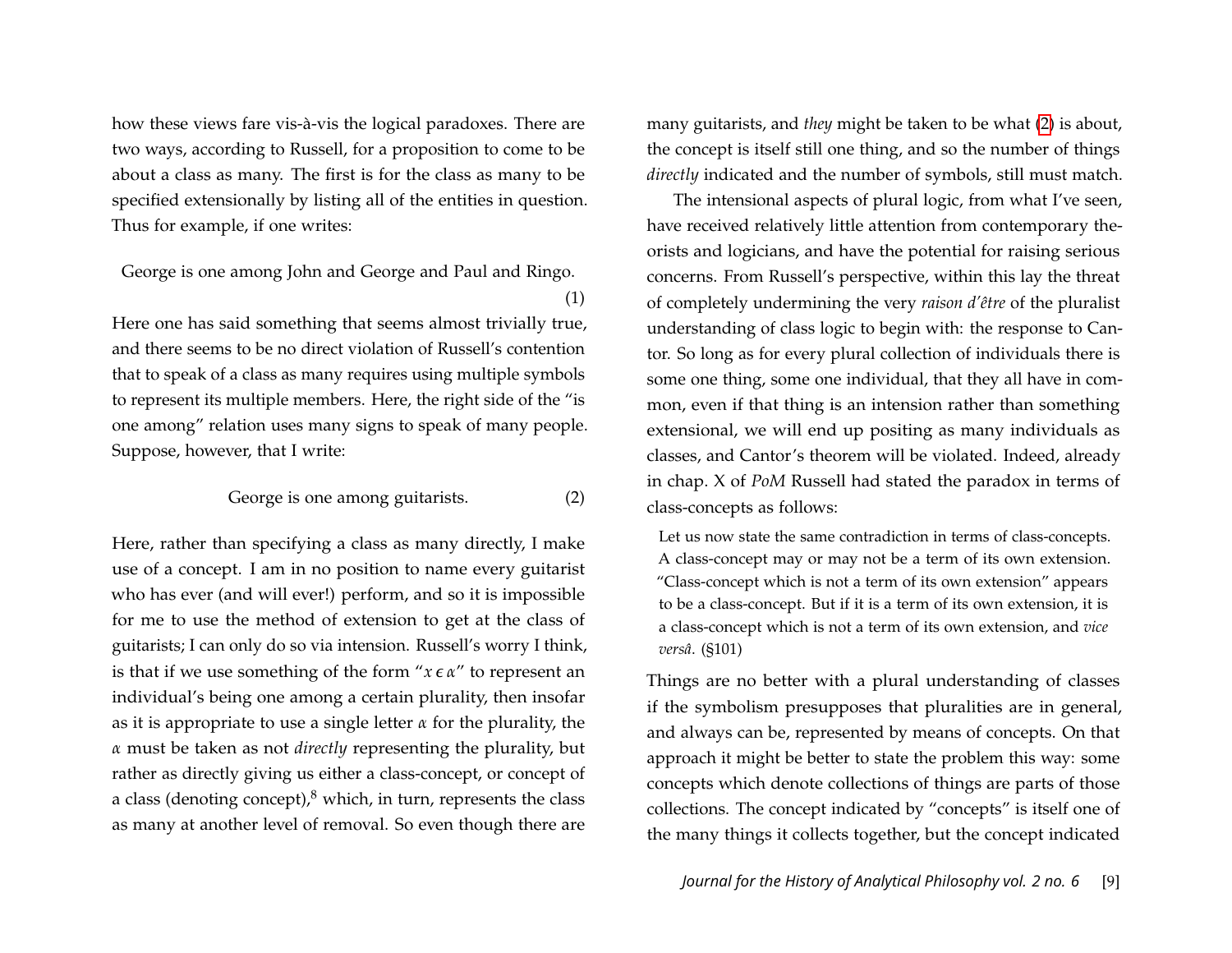by "cats" is not a cat. Let us call those concepts which, like *cats*, and most other examples which come readily to mind, are not among the collections they pick out, "ordinary concepts". Now let us ask whether or not the concept *ordinary concepts* is one among ordinary concepts, and we find that it is just in case it is not. Contradiction. Russell was, I think, worried that if we regard  $\epsilon$  as suggested above, this version of the paradox will be hard to resist.<sup>9</sup>

This segues nicely into the last bits of textual evidence indicating the ways in which Russell may have been less than fully happy with the doctrine of types advocated in Appendix B, which involve doubts he expresses in Appendix B itself. The appendix begins:

The doctrine of types is here put forward tentatively, as affording a possible solution of the contradiction; but it requires, in all probability, to be transformed into some subtler shape before it can answer all difficulties. In case, however, it should be found to be a first step towards the truth, I shall endeavor in this Appendix to set forth its main outlines, as well as some problems which it fails to solve. (§497)

What problems does it fail to solve? Russell summarizes them at the end of §498 thusly:

... the number of propositions is as great as that of all objects absolutely, since every object is identical with itself, and "*x* is identical with *x*" has a one-one relation to *x*. In this there are, however, two difficulties. First, what we called the propositional concept appears to be always an individual; consequently there should be no more propositions than individuals. Secondly, if it is possible, as it seems to be, to form ranges of propositions, there

must be more such ranges than there are propositions, although such ranges are only some among objects (cf. §343). These two difficulties are very serious, and demand a full discussion.

Note that in order for the plural approach to afford an adequate answer to Cantor, it must not only be impossible to generate a class (as one) or class-concept for every plurality, but it must be *completely impossible* to generate a distinct entity of a given type for each plurality of things of that type. We have already seen a potential problem with each plurality being denoted by a concept. Another point of concern is whether or not it is possible to generate a distinct proposition for each plurality.<sup>10</sup> Recall that at this time, Russell regarded a proposition as a mind-independent complex entity, and not as something linguistic or even as something semantic or intentional-with-a-t, and thus, they too can be among the members of a class, or other range.

In the appendix, Russell lists two ways of generating a distinct proposition for each class of propositions. One, evident in the quotation above, is to consider the proposition that that class is self-identical. Another, is to consider, for each class of propositions what Russell calls its "logical product", i.e., the proposition that all propositions in the class are true (§500). For present purposes, however, I think it is best to give a slightly different example, to make it unequivocal that the problem threatens even for contemporary plural logics, whether or not they regard pluralities as in any sense a kind of class or directly related to class theory. If there are propositions, and they can be included among pluralities, then so long as there is any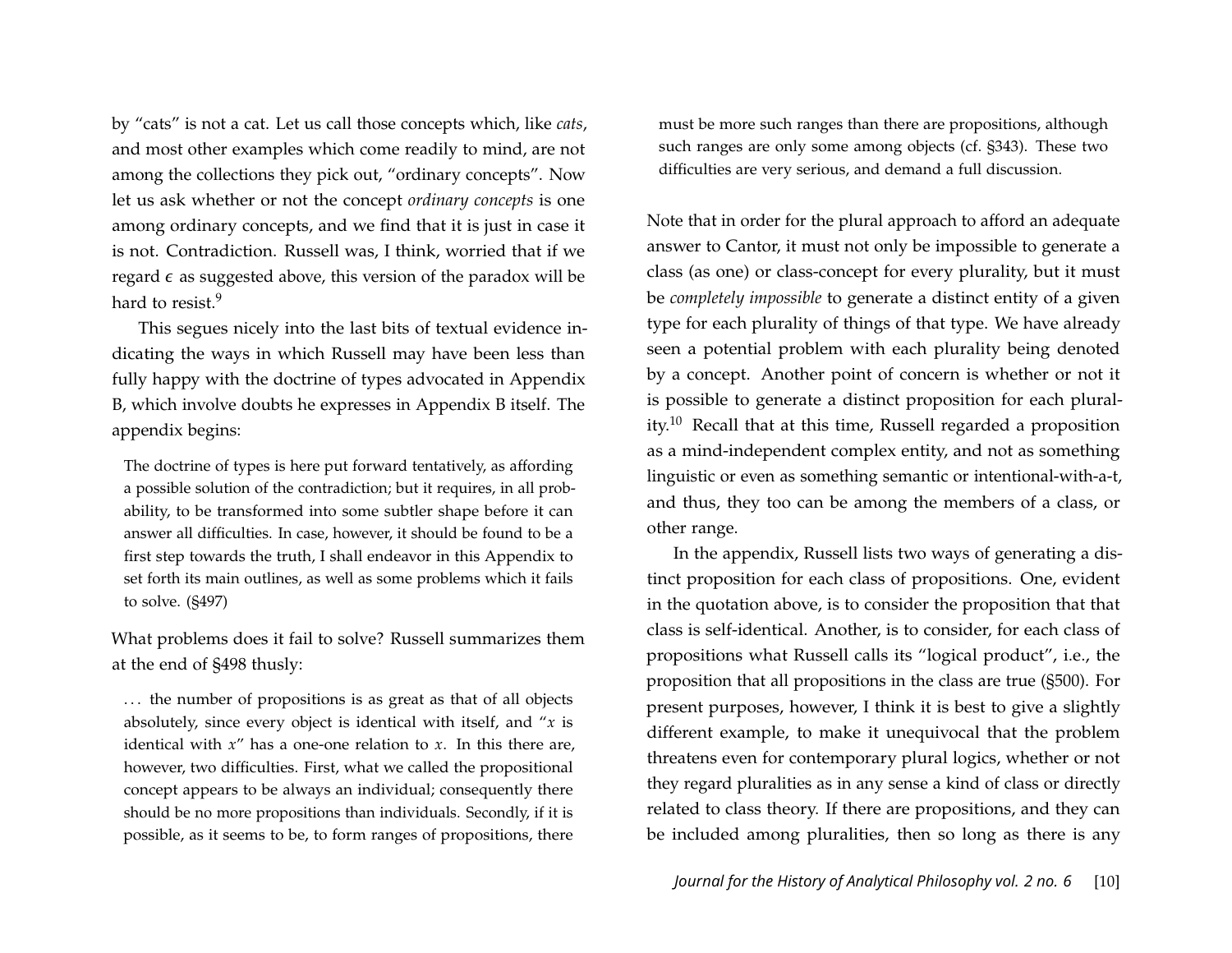plural predicate applicable to pluralities of propositions, then it seems that, contrary to Cantor, there are as many propositions as collections or pluralities thereof. We may take as our example plural predicate the predicate "are many"—if you don't like this example, then choose any other plural predicate which you prefer. Applying Cantor's diagonal method, we get the following contradiction. Some propositions of the form "*p*s are many" are such as to be among the propositions they are about. Thus, for example, the proposition *truths are many* is itself a truth, and so it is one among the propositions it is about. However, the proposition *falsities are many* is true, not false, and so it is not one among the propositions it is about. Let us call propositions like the second example, which are of the form "*p*s are many", but are not included in what they are about, "groovyprops". Now let us consider the proposition *groovyprops are many*. This proposition is true, but never mind that. The more interesting question is: is it among the propositions it is about? I.e., is it a groovyprop? If it is, then it must not be, and if it is not, then it would be. Contradiction.<sup>11</sup>

Russell was explicit that he believed that there to be such a "close analogy" between paradoxes of this ilk and the more simple class version of Russell's paradox that they "must have the same solution, or at least very similar solutions" (§500). But yet there is no obvious way to extend the general solution to the class paradox which takes classes to be many entities rather than one so that it solves these paradoxes as well. In search of a more unified solution, Russell seems to have given up on views of this sort altogether. Of course, there may have been other reasons Russell was unhappy with his early theory of types; for example, he may have begun to appreciate the sorts of difficulties with a plural interpretation of higher types, such as classes of classes like "the French and the English" as discussed in sec. [3.](#page-4-0) If so, however, it does not seem to be reflected in his letters or manuscripts.

Of course, it is one thing to notice that a plural understanding of classes leaves certain paradoxes unsolved; it is another thing to discover another tack which might do better. In between abandoning plurals and finally settling on the ramified theory of types of *PM*, Russell considered in turn a number of other approaches he also discarded. Unfortunately, we cannot survey all this work here. Immediately after abandoning plurals he seems to have been inspired by the appendix Frege added to volume II of his *Grundgesetze* in which he discussed Russell's paradox, as evinced by a last minute note Russell added to the end appendix A of *PoM* endorsing Frege's solution. In Frege's appendix, he blamed the contradiction on his Basic Law V, which asserts that the extension of concept *F* is identical to the extension of concept *G* just in case *F* and *G* are coextensive. Frege goes on to generalize the result to show not only that Law V is false, but that there is no way to correlate objects with concepts such that different objects are always correlated with two concepts that are not coextensive. Frege concluded that it must be possible for two non-coextensive concepts to have the same "extension". Russell seems to have held hope for awhile that this insight would provide a way not only for blocking the usual class-form of Russell's paradox, but also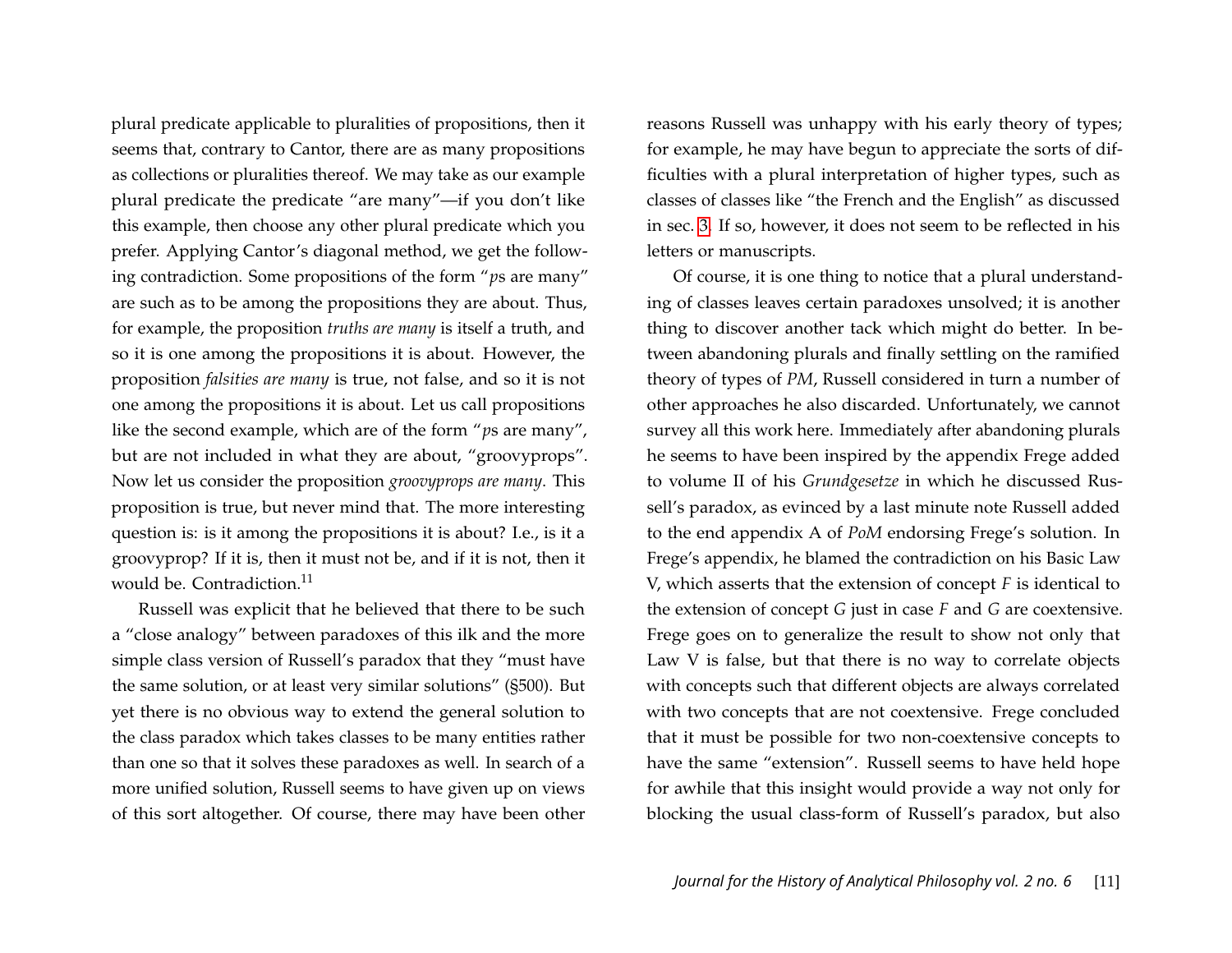other forms, including the propositional form, as he mentions in a 1903 letter to Frege [\(Frege 1980,](#page-20-0) p. 160). This would be to adopt a different identity criterion for propositions, so that a proposition *there are many things with property F* might be the *same proposition* as the proposition *there are many things with property G* even when *F* and *G* are not coextensive; indeed, that very proposition might fall under one but not the other. Eventually Russell seems to have grown dissatisfied with this approach as well (see [Urquhart 1994,](#page-21-3) pp. 3–4), but we must leave discussion of later developments in Russell's thought for another occasion.

#### **5 Conclusion: Are Plurals Superfluous?**

Russell gave up his early plural understanding of classes, but was he right to do so? This is a large question, and we shall not be able to give it an answer here, but perhaps we can gesture at possible routes for further exploration. The first thing to note is that the kinds of Cantorian contradictions mentioned in the last section, although important and, I think, unduly neglected in current discussions, are not obviously decisive. While these paradoxes are not semantic in the sense of involving language, or intentional-with-a-t or mental entities, they are semantic in the sense of being intensional-with-an-s, or in the sense of involving entities which might often be described as *meanings*: concepts and propositions. Since on Russell's understanding, and most others, concepts and propositions are not linguistic entities, it is not clear that the usual ways of addressing the semantic paradoxes, with a Tarskian hierarchy of languages or similar, would work. Nevertheless, it would not be unreasonable still to hold that their genesis lies not with the plural conception of classes with which they were formulated above, but rather with the assumptions they rely upon regarding the nature and existence of these intensional entities.

These are difficult issues, but it is perhaps worth briefly mentioning why Russell or someone with broadly similar commitments would not have taken one approach. Contemporaries who combine set theory with plural logic often employ a "limitation of size" approach to sets: certain *things* (plural) form a set when they are not too many. In the case of the paradoxes discussed in the previous section, the analogous move would be to claim that there is no concept picking out a certain plurality if the plurality is too large, or that there can be no proposition about a plurality if the plurality is too large. In these cases, however, the limitation of size approach does not seem very intuitively plausible. Is it really reasonable to conclude that there is not even such a *concept* as *entities* or *self-identical things*, merely because there are too many entities or too many selfidentical things? After all, we seem to be making use of just such concepts (or similar concepts) in stating our philosophical views. Similarly, it would seem almost unintelligible to claim that there are certain collections so large that there can be no propositions about them. For one, that very statement seems to assert the sort of proposition it is meant to rule out. One must also remember that for early Russell, propositions were not first and foremost meanings; they could be meant, of course (i.e., they could be semantic *values*), but a proposition generally was taken to consist of the actual entities it was about and the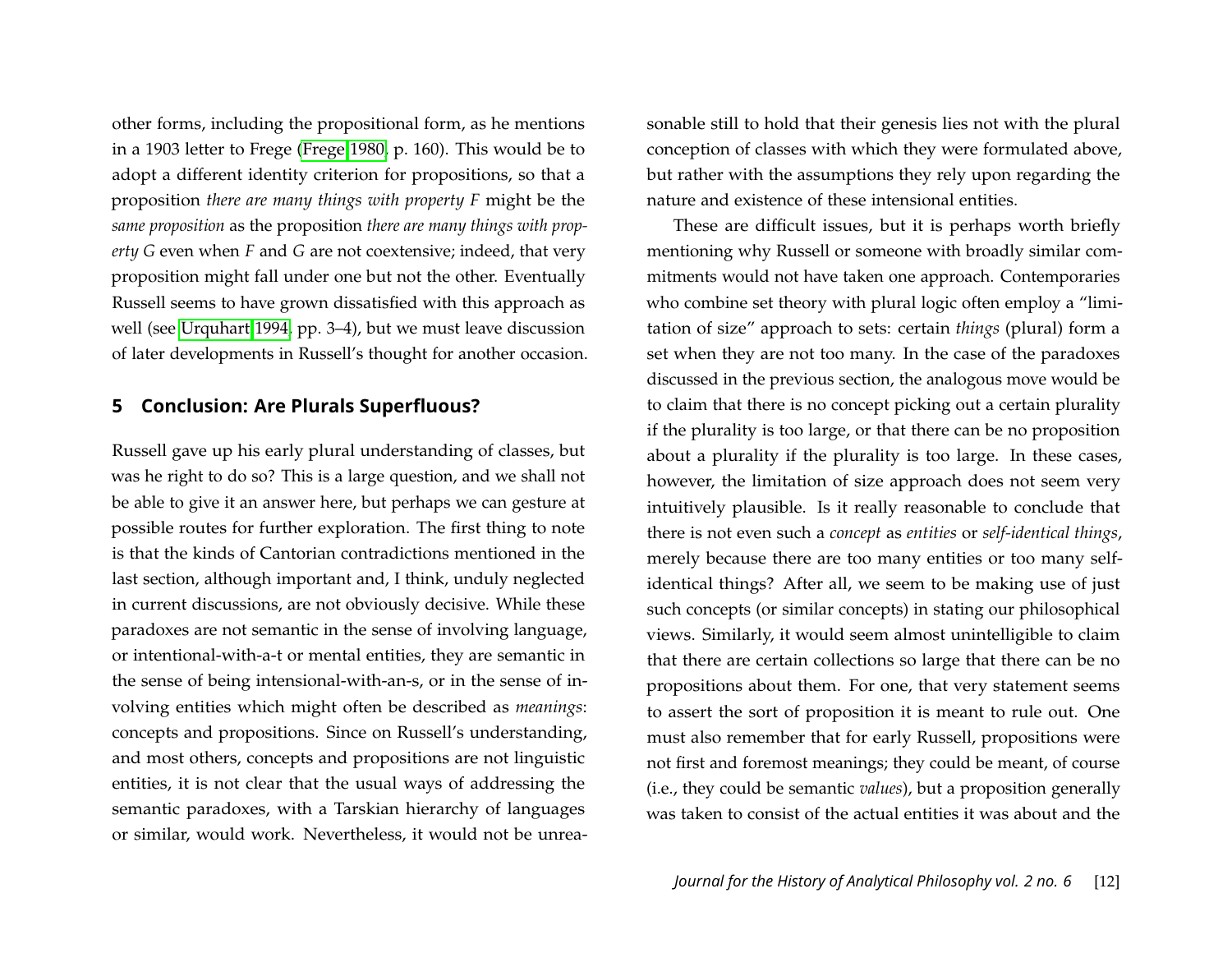actual relations between them. An early Russellian proposition can basically be understood as a state of affairs, and Russell himself explicitly identified a proposition, when true, with a fact (see [Russell 1994a,](#page-21-4) p. 75 and [Russell 1994b,](#page-21-5) p. 492). For a Russellian, to claim that there are collections too large for there to be propositions about them is tantamount to claiming that there are collections about which there are no facts, or no truths. This conclusion too seems too harsh.

Putting the paradoxes aside for the moment, are there specific ways in which Russell's later philosophy suffers in virtue of having given up this plural conception of classes? This too is too large an issue to tackle at once. To do it justice, we would have to formulate Russell's mature theory of types, and evaluate it in comparison to this earlier theory. While I think strides have been taken in recent years towards getting a better handle on exactly how Russell's mature theory of types should be understood, what its philosophical underpinnings are, and what solution it offered for these and other paradoxes, it would again take us too far afield to discuss these issues fully here.<sup>12</sup> Instead, I would like only to *begin* to address the question of how I think Russell would answer those advocates of plural logic who would regard Russell as being more or less on the right track at the time of *PoM*, and off-track in advocating what at least appear to be strongly "singularist" sentiments in *PM* and elsewhere in his later career. It has been argued, for example, that Russell would have had a better time justifying his axiom of reducibility had he adopted a plural quantification understanding of quantification over predicative propositional

functions in *PM* (see, e.g., [Yi](#page-21-6) [\(2013\)](#page-21-6)).

One could sort advocates (or at least arguments in favor) of plural quantification and plural predication in logic into two categories: those who urge it as a way of interpreting or explaining the nature of higher-order constants and variables and a way of understanding the logical subjects of statements of number on the one hand, and those who would advocate it as something we must acknowledge as something in addition to, or over and above, traditional higher-order logics, type theories or set or class theories, on the other.

Russell's own interests in a kind of plural logic would put him squarely in the first camp here. Of course, by the time of *PM*, Russell thought he had found an alternative way of understanding higher-order quantification and the nature of numbers with which he was, obviously, at least as happy. Without delving fully into the nature of the views he held then, it is worth in this context, however, noting why it was that Russell himself never put much emphasis on the differences between his mature theory of types and the early theory of types of Appendix B of *PoM*, even though in some ways they seem radically different. As Russell notes in the letter to Jourdain quoted above, there are some ways in which his later views were in many ways similar to these early views. In particular, Russell held that in predications of number, the predication is in some ameliorated sense "about" a class, but both early and late, Russell thought the appearance of a singular logical subject here to be an illusion. On his early view, a class as many was not one thing but many, and hence, to make a predication of a number above zero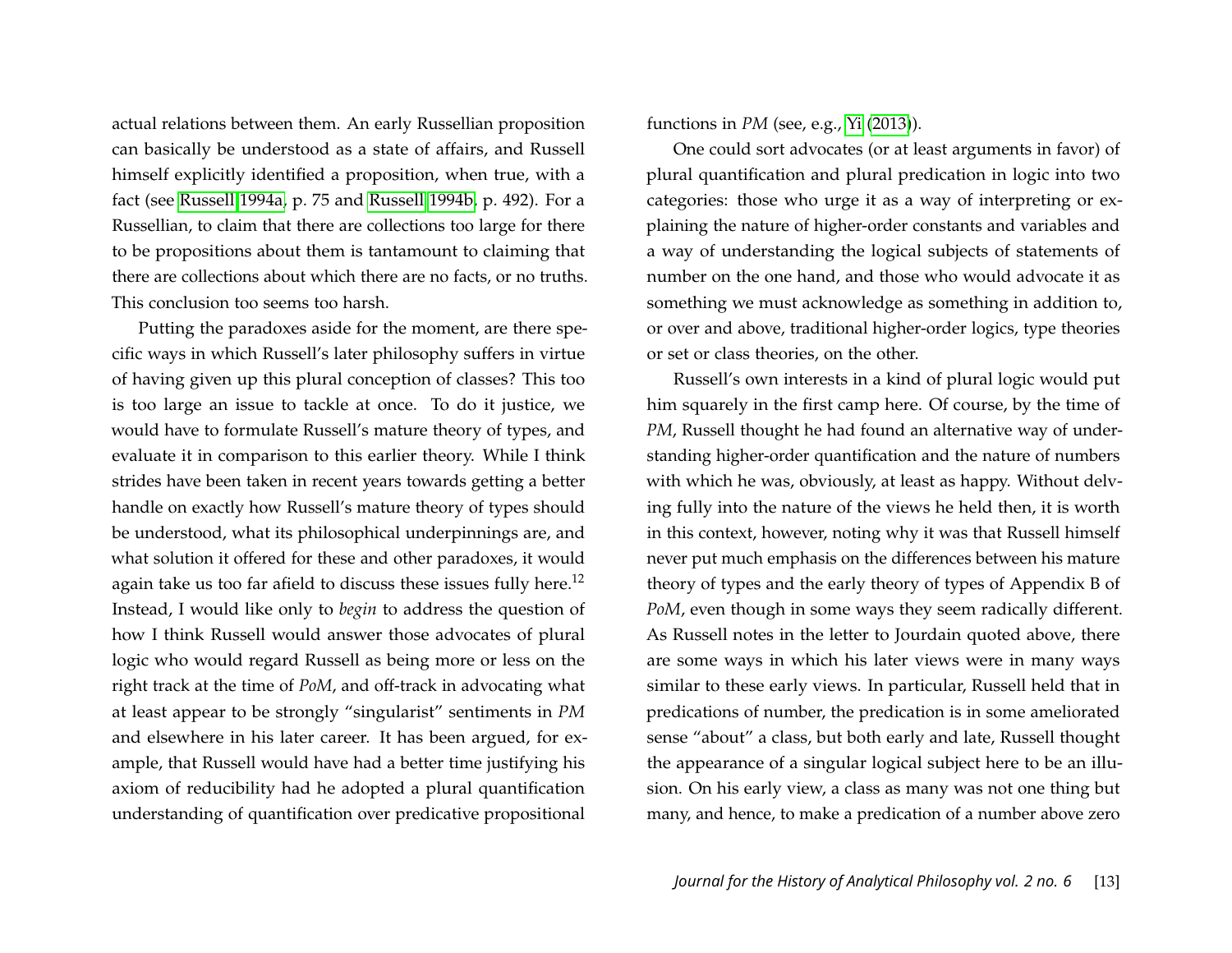or one is not to make a claim about a special "object" which happens to be more than one. On his later, "no class" view of classes, again, to make a claim about a class is not to make a claim about any one particular "thing"; the claim needs fuller analysis, and the claim is really one *about* all or some of the *members*, as defined by some specifiable propositional function. Nonetheless, it is not the case, as is often held about Russell, that he understood the true logical subjects of such predications of number to be propositional functions. Like classes, Russell at the time of *PM* considered a propositional function to be an "incomplete symbol", something which contributes to the meaning of a complete formula in which it appears but without having a single entity or thing (even an abstract thing) as its semantic value, as I have argued elsewhere. (See especially [Kle](#page-20-8)[ment 2010a](#page-20-8) and [Klement 2013.](#page-20-9)) So Russell's views both early and late adhere to the "old maxim" that every genuine thing is an individual, and that, when we predicate many or more than one, what we predicate many *of* is not a genuine thing, but just the appearance of one. We cannot pursue further here the topic of which of the two precise ways of making good on this conclusion—the 1903 method or the 1910 method (or the many other similar methods Russell explored between and after these accounts)—is preferable here. Arguably at least, Russell's later higher-order logic suffices for the analysis of those propositions many have argued that one needs *either* higher-order logic *or* plural quantification to capture. Any statement of a plural logic which makes use only of plural *quantification* and the plural "is among" relation will have a translation in Russell's

higher-order logic using instead higher-order quantification and higher-order predication instead. This would include, for example, the Kaplan-Geach sentence, "some critics only admire one another". If Russell's analysis of number ascriptions is unobjectionable, then statements of cardinality, finite or infinite, can be captured as well, e.g., "the planets circling the sun are eight in number."

Assuming for the moment that the higher-order logic of *Principia Mathematica*, and Russell's understanding of it, is adequate for these purposes, what of arguments from the other category of plural logic advocates? Some would no doubt insist that even with an adequate higher-order logic, Russell is missing something in his later views by not acknowledging a distinct logical form of plural predication. If we bracket for the moment the best understanding of type theory or class or set logic, is there a solid reason for acknowledging a kind of logical form in which a certain predicate or relation is predicated of a certain number of things, plurally, where the number of things involved need not be specified in advance? Personally, this question reminds me of Wittgenstein's claim in the *Tractatus* (§5.5541) that it is impossible to foresee *a priori* whether or not logic will need to make room for a 27-termed relation. We are left only to look for examples of propositions which would be impossible to analyze except by taking them to involve additional kinds of plural predication (and not simply plural quantification and the "is among" relation).

With regard to the examples that contemporary advocates tend to give, I find myself wishing to make a distinction that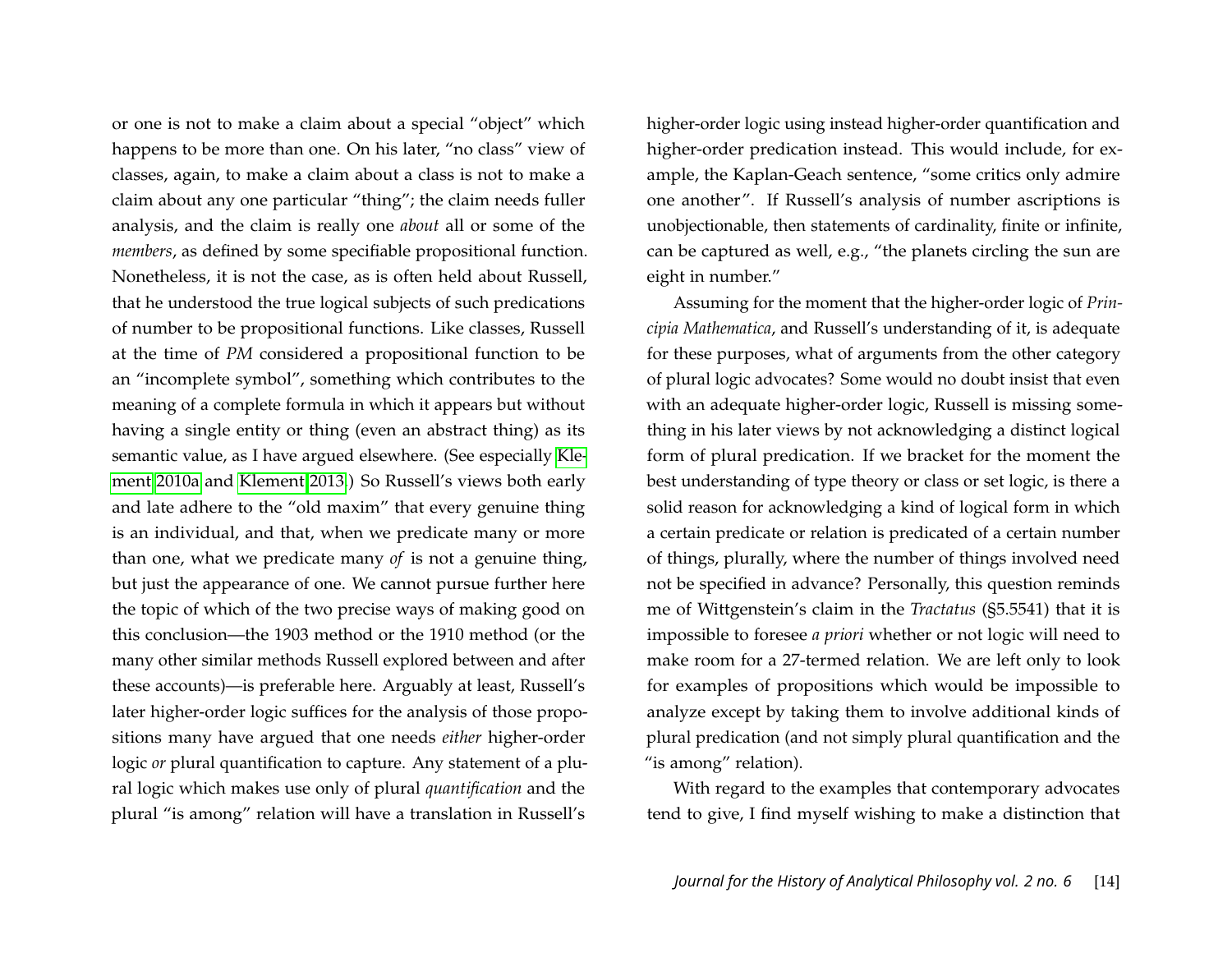I think Russell would also make, between two conceptions of logic. On the one hand, one might take logic to consist in the study of forms and patterns of reasoning, and thus to focus centrally on the forms which are used in the languages we actually use when reasoning, and perhaps also, the language of thought (if there is such). In nearly all natural languages, $13$ there is of course a grammatical distinction between plural and singular, and it becomes very awkward to try to force certain plural constructions into a form of expression using only singular constructions without getting the feeling that something is lost.<sup>14</sup> On another conception of logic, the one Russell wrote about, logic involves studying something like the metaphysical forms of structures in the world itself, so that, as Russell put it later on, "logic is concerned with the real world just as truly as zoology, though with its more abstract and general features" [\(Russell 1919,](#page-21-7) p. 169). Again, the "propositions" the logical form of which Russell meant to analyze were understood by him as states of affairs or facts, not as intentional entities. Neither of these conceptions of logic is the "right" conception: we may define words however we want, and both are worthy areas of intellectual study. But when we remind ourselves which of them Russell was interested in, we may look differently at, and be more forgiving for, his singularism.

It is on this second conception of logic that it is hard to see in advance what will be necessary, and it is only *after* we have an analysis of the "correct" logical forms of the facts involved that it is possible to decide what forms are required. Russell and Whitehead's *PM* was dedicated to giving a full analysis of

the propositions of mathematics, and they found, that, when analyzed, nothing approximating plural predication was necessary. If they are right—which of course is controversial—that plurals are not necessary in mathematics, where plurality one might think, is essential, it becomes more and more difficult to believe it will be necessary somewhere else.

I shall confine further discussion to a single example of a proposition which involves allegedly unanalyzable plural predication from McKay [\(2006,](#page-20-5) p. 20), slightly modified:

#### <span id="page-15-0"></span>The students surround the building. (3)

The statement [\(3\)](#page-15-0), McKay would tell us, is about the students, *them*, plurally. No one student by him or herself surrounds the building, and it is awkward at least to describe things as if what is surrounding the building is a class of students, or a mereological fusion of students, or any other singular entity somehow made up of the students. Hence, McKay concludes that in the subject position of the surrounding relation the relatum is plural: the students, they, occupy this position. McKay is certainly right that it is awkward to reword this sentence in any way that avoids a plural construction. This, I think, is sufficient to establish that plural constructions will be an ineliminable part of the project of logic if logic is taken in the first sense mentioned above. We reason differently and think differently regarding plural collections than we do about singular things.

But if our interest is not on how we reason, or how ordinary language works, but on the metaphysical structure of the kind of facts involved with [\(3\)](#page-15-0), then the issue does not seem so clear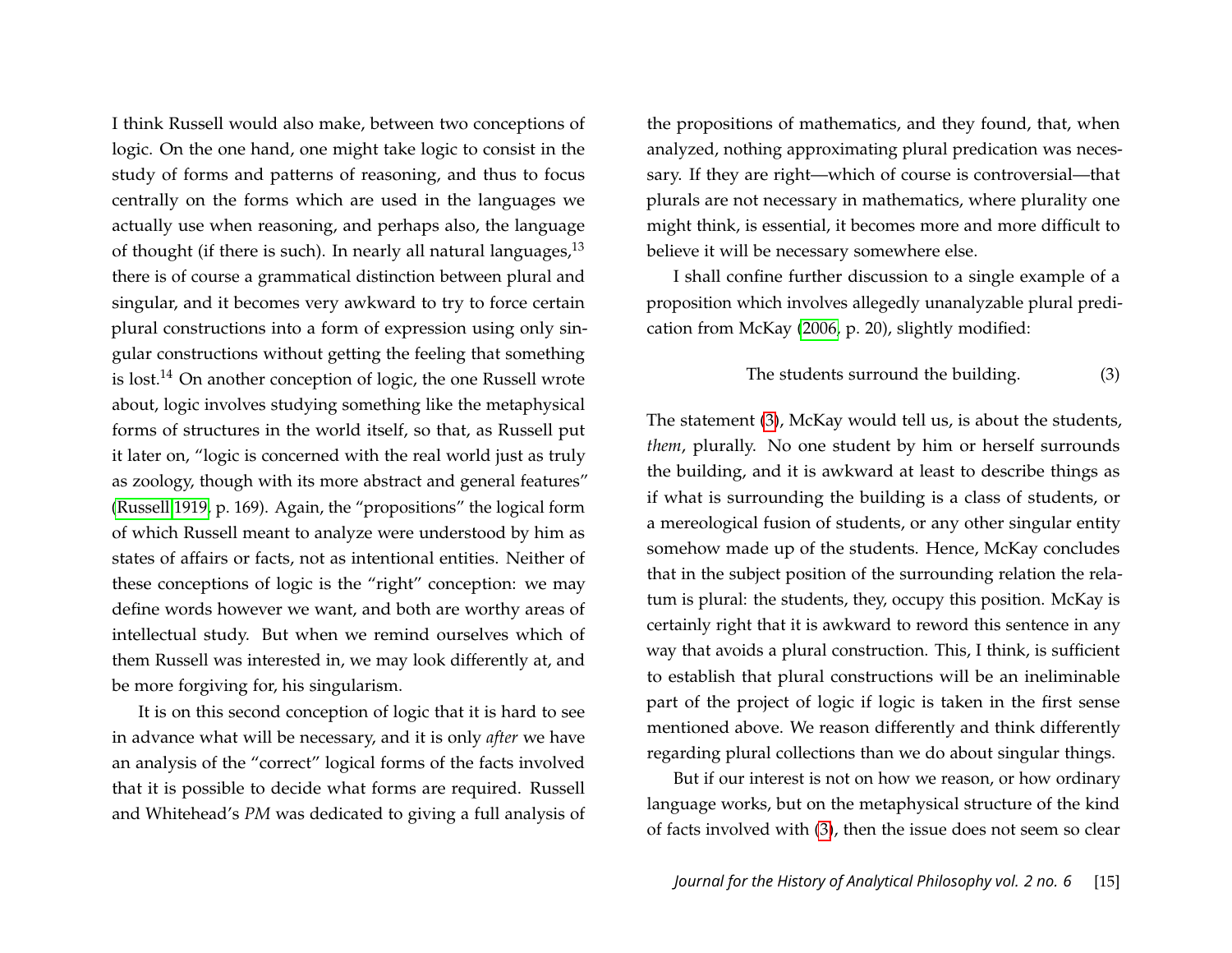to me. The first thing to note is that [\(3\)](#page-15-0) is vague. It is easy to imagine configurations of students that clearly count as their surrounding the building, and it is easy to imagine configurations of students in which they are clearly not surrounding the building. But it is also easy to imagine configurations in which it is neither clearly true nor clearly false, e.g., if there is a larger gap at one place in the circle around the building than at others. (The notions of *student* and *building* are probably also vague, but never mind that for now.) Unless we are prone to swallow ontological vagueness in addition to linguistic vagueness,  $15$  it is already clear that [\(3\)](#page-15-0) would need analyzing into something more precise. To make it more precise, we could, for example, set a limit of *m* meters as the largest gap that may exist between the students, and a distance of *n* meters as the largest possible from the center of the building. (Students likely do not count as surrounding a building, even if they form a perfect unbroken circle, if that circle is many many miles in radius.) Because "surround" is vague, it would be arbitrary to pick any values of *m* or *n* as the "right" values to take, but we cannot make progress without presupposing certain values for them. Now, let us pick a certain direction away from the center of the building and dub that direction  $0^{\circ}$ , and then we can speak of the various directions away from the center of the building using real numbers from  $0^{\circ}$  to 360 $^{\circ}$  modularly. Then, we might suggest, as a first pass, an analysis somewhat like the following for [\(3\)](#page-15-0): make progress with presupposing certain values for the method certain values for the method certain direction of the method certain direction of the method certain direction of the method certain direction of the method ce

<span id="page-16-0"></span>as then  $\alpha$  for each direction *d* from the center *c* of the building,  $\frac{d}{dx}$  there exists a point *p* not more than *n* meters from *c*  $\frac{mg}{dt}$  along the radius extending from *c* at *d* degrees, such that there is a student *s* who is equidistant from *c* as is  $p$ , and who is not more than  $m$  meters from  $p$ , and for each student *x*, if *x* is standing along the radius from  $(4)$ *c* defined by *e*, there is a another student *y* standing at a degree greater than *e* who is not more than *m* meters away from *x*, and yet another student *z* standing a lesser degree than *e* who is also not more than *m* meters away from *x*.



Figure 1: The students surround the building.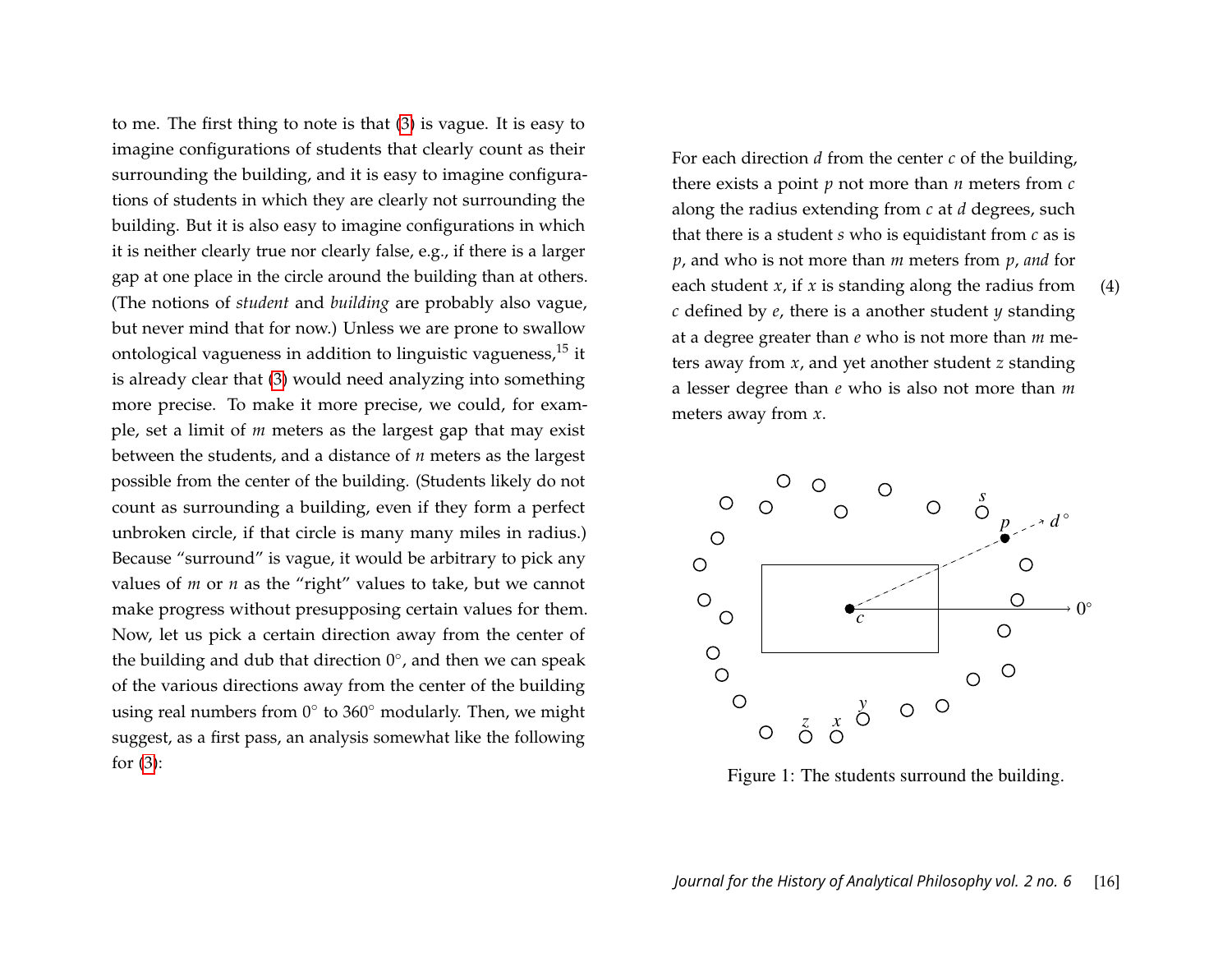This analysis, no doubt, could be improved upon by analyzing what a direction is, what a student is, taking into account the shape of the building, making the times involved explicit, and so on.<sup>16</sup> The analysis as given is also limited to two-dimensional forms of surrounding. To cover statements such as "the spaceships surrounded the satellite", the third spatial dimension would have to be brought in. I shall not attempt to make the necessary modifications, but for the most part, allowing for a third (or greater) spatial dimension would mainly consist in modifying what is meant by "each direction" away from the center point to involve more than only a single real number degree coordinate. Together with, and assuming the legitimacy of Russell's replacement for plural quantification and ascriptions of cardinality, a three dimensional analysis could also handle such a sentence as "the asteroid is surrounded by billions of particles of sand". Similar and most likely simpler modifications could be made to produce a one-dimensional notion of surrounding which might be useful in analyzing such statements as "this bout of depression in Susan's life was surrounded by periods of happiness" or even "six is surrounded by prime numbers".

I think this takes us far enough to realize that there is little reason to think that the final analysis of [\(3\)](#page-15-0) will involve plural predication. Indeed, plural predication has already completely disappeared from [\(4\)](#page-16-0). Now, if our interest were logic in the first sense, this may not be relevant. Clearly, no one prior to my writing this has anything like [\(4\)](#page-16-0) clearly in mind when asserting or reasoning with [\(3\)](#page-15-0). But Russell for one is clear that he does not expect that analysis will preserve "what we meant all

along", and that is not its goal [\(Russell 1956b,](#page-21-8) p. 180). Russell is interested in forms of facts and states of affairs, not the forms of reasoning. It seems to me at any rate that [\(4\)](#page-16-0) brings us far closer to the form of the *facts* involved than [\(3\)](#page-15-0) does pre-analysis. [\(4\)](#page-16-0), unlike [\(3\)](#page-15-0), provides insights into the basic analytic facts about surrounding, i.e., that if something is surrounded, it is difficult to reach it or leave it without passing close by to what is surrounding it, and so on. These are the benefits of analysis.

Obviously, nothing is settled by examining one specific example. To fully make the point, additional examples would have to be given, and even then, it seems that by this method one can at best establish that as one analyzes a proposition, the need for plural predication becomes less and less likely. Whether or not it will be possible to eliminate fully plural predication may come down to what we take to be the basic or unanalyzable sorts of facts to be. This is itself something Russell changed his mind about. In the later 1910s and 1920s, Russell (e.g., [1956a](#page-21-9) and [1956b\)](#page-21-8) would not even have taken the fundamental laws of physics to be unanalyzable facts, and would instead analyze matter in terms of sense-data. At other times, Russell may have located "the fundamental level" (if indeed there is such) elsewhere, and contemporary Russellians may do so as well. Unfortunately, I am not well-versed enough in contemporary physics to know whether or not plural properties are naturally involved in stating any fundamental physical laws. When it comes to the kinds of examples proferred by the contemporary proponents of plural logic, my reaction is often similar to the students surrounding the building example: it seems clear in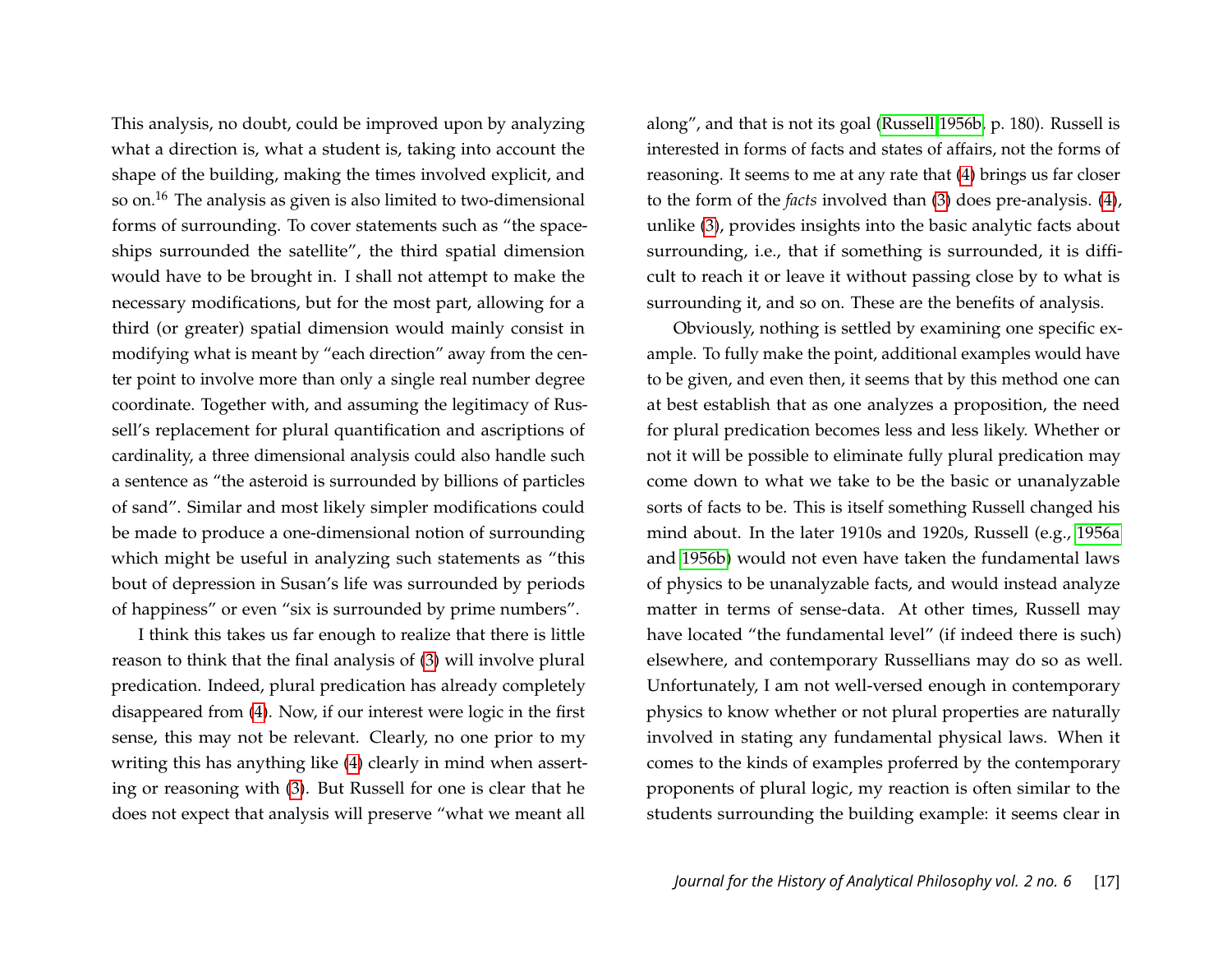most such cases that further analysis is possible. The popularity of such arguments brings me to worry whether anything is left of the old school analytic philosophy championed by Russell. At any rate, I believe it would be very premature to declare the issues discussed here, the "hoary problem" of the one and the many, as anything close to settled in Russell's disfavor.

#### **Kevin C. Klement**

Department of Philosophy University of Massachusetts, Amherst klement@philos.umass.edu

#### <span id="page-18-0"></span>**Notes**

<sup>1</sup>See, e.g., [Russell](#page-21-4) [\(1919,](#page-21-7) p. 181), Russell [\(1994a,](#page-21-4) p. 437), [White](#page-21-10)[head and Russell](#page-21-10) [\(1925–1927,](#page-21-10) pp. 35–36) and for discussion how this connection plays out in Russell's (and Whitehead's) later work, see [Oliver and Smiley](#page-20-10) [\(2005,](#page-20-10) pp. 1039–48).

<sup>2</sup>There is some disagreement among commentators about how long Russell held on to this conviction; I think quite long, see [Klement](#page-20-11) [\(2004\)](#page-20-11).

<sup>3</sup>Proops's argument is more general than this; my comment here is meant only to respond to the exclusion of "plural terms" as grounds for thinking that the individual variable is not unrestricted.

4 It is, I think, clear from Russell's notes for Appendix A of *PoM*, and elsewhere, that Russell at least had a good understanding of most of these aspects of Frege's understanding of value-ranges [\(Linsky 2004,](#page-20-12) [2005\)](#page-20-13), and I have discussed their impact on Russell's philosophy in a slightly later period elsewhere [\(Klement](#page-20-14) [2003\)](#page-20-14).

<sup>5</sup>Russell discusses this paradox in §102 of *PoM* as well as in letters to Frege [\(Frege 1980,](#page-20-0) pp. 144, 147–48).

 $6$ For discussion, see [Landini](#page-20-15) [\(1992\)](#page-20-15) and [Klement](#page-20-16) [\(2005\)](#page-20-16).

 $7$ On all these points, see [Urquhart](#page-21-3) [\(1994,](#page-21-3) pts. I–III).

<sup>8</sup>Russell discusses the difference in his mind between class-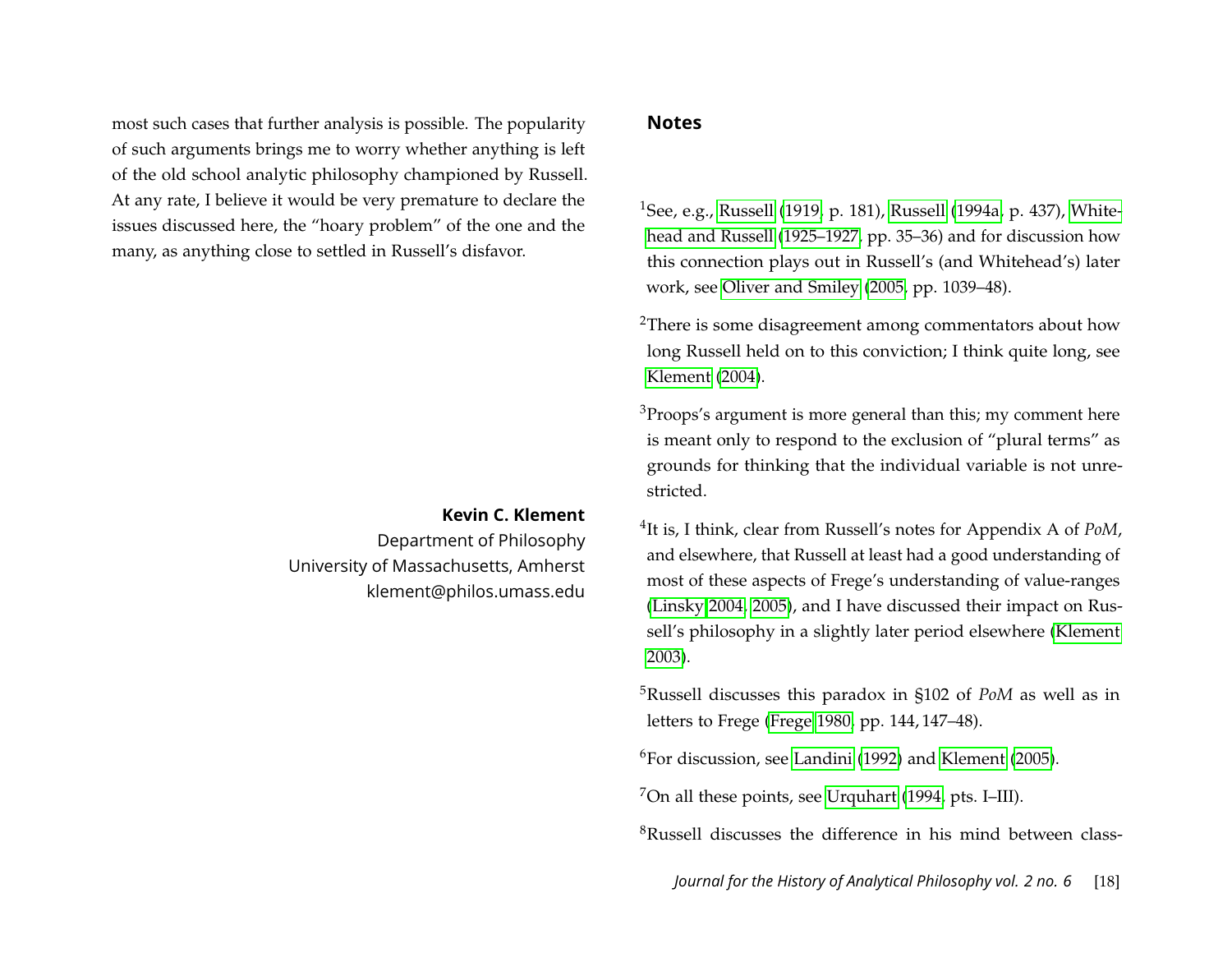concepts and concepts of a class in §67 of *PoM*. The difference is important for understanding Russell's views at the time, but I think not so very important for understanding the argument being made here, so I am glossing over the difference intentionally.

<sup>9</sup>Immediately after the passage quoted from §101 describing the paradox in terms of class-concepts, Russell writes that "[t]hus we must conclude, against appearances, that "class-concept which is not a term of its own extension" is not a class-concept". Russell's suggestion here is that one can evade the paradox for class-concepts by adopting a sparse ontology for them, i.e., that while simple count nouns might indicate class-concepts, complex count noun expressions need not. But a sparse view of class-concepts could not serve as the basis for a symbolic logic of classes understood as pluralities, since the latter are abundant. Presumably in claiming that "class-concept which is not a term of its own extension" was not a class-concept, Russell did not mean to deny that there are such class-concepts and that they form a plurality, but only that there is some classconcept which they fall under. Hence in a symbolic logic in which the "α" in "x  $\epsilon$  α" is always understood as a class-concept, certain pluralities or collections would be left out of consideration. More likely, however, Russell would regard the single concepts indicated by single expressions used when a class as many is spoken of by intension rather than by extension as what he calls "concepts of a class" (denoting concepts) rather than class-concepts (see note [8\)](#page-18-0); however, the paradox can just as easily be stated for one as opposed to other, so long as it is

possible to speak of a denoting concept itself as opposed to its denotation. It is interesting to note, here, how closely Russell's work on paradox-solving is interwoven with his theory of denoting, which helps explain why he was so interested in the latter in the years immediately following, resulting of course in his famous theory of descriptions in 1905.

- $10$ In being aware of such problems, Russell anticipated by a full century problems which have only recently been discussed in the contemporary plurals literature; see, e.g., [Spencer](#page-21-11) [\(2012\)](#page-21-11).
- $11$ For further discussion of these paradoxes and similar ones in the offing, see my [2010b.](#page-20-17)
- <sup>12</sup>For my own reading of Russell, the most influential recent works are [Landini](#page-20-18) [\(1998\)](#page-20-18); [Stevens](#page-21-12) [\(2005\)](#page-21-12) and my own contributions [2004;](#page-20-11) [2010a;](#page-20-8) [2013.](#page-20-9)
- $13$ I have been told that in Japanese, nouns are not marked for gender or number, but I am not familiar with Japanese personally.
- <sup>14</sup>Oliver and Smiley [\(2005,](#page-20-10) pp. 1047-48), for example, complain about Russell's later understanding of plural descriptions but do entirely on the basis of a mismatch between it and certain data from ordinary language.
- <sup>15</sup>Which, of course, Russell himself was not, when he later broached the issue—see [Russell](#page-21-13) [\(1923\)](#page-21-13).
- <sup>16</sup>It should be noted that even as it is, it does not entail that the students must surround the building in a perfectly or even nearly perfectly circular structure.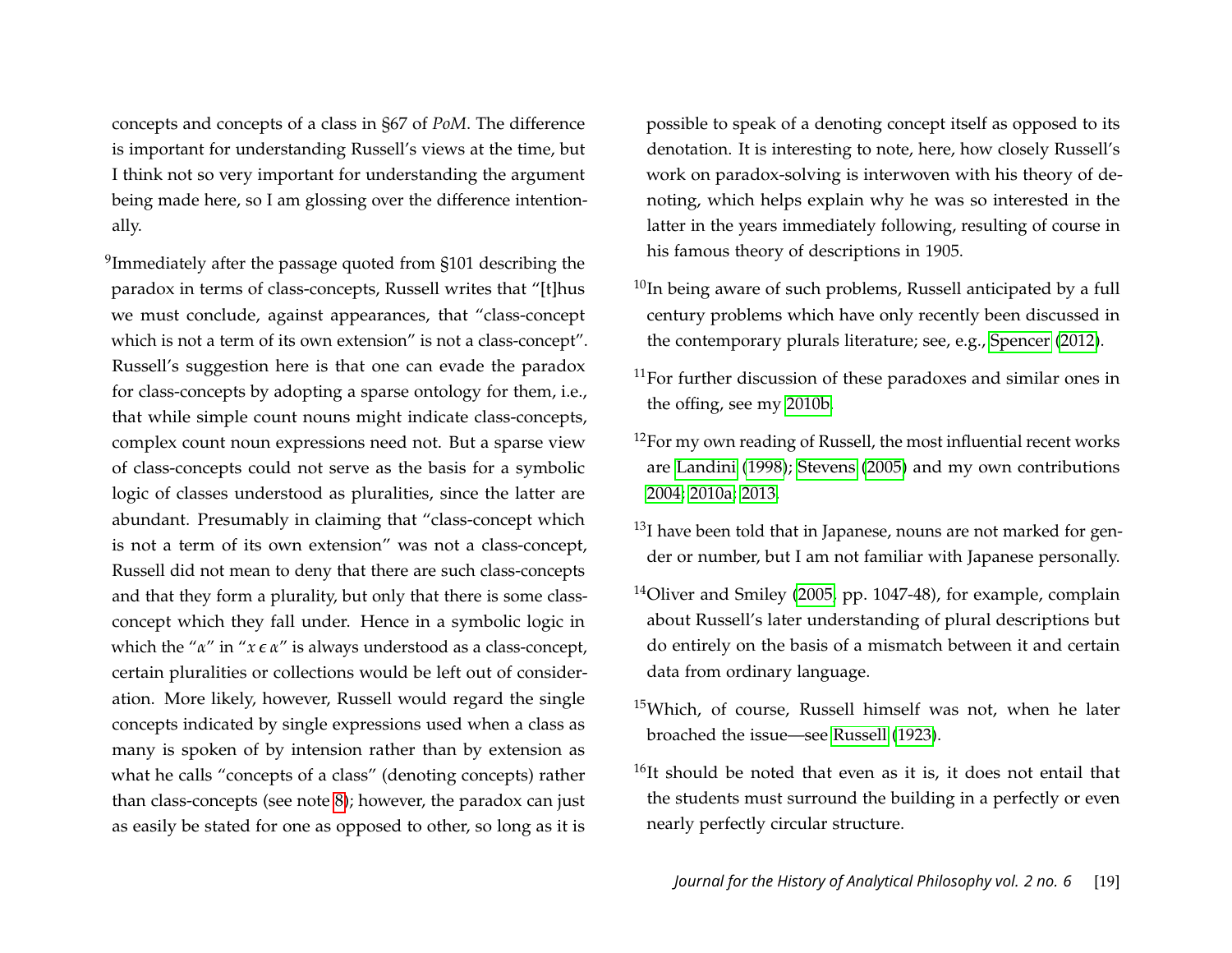## **References**

- <span id="page-20-4"></span>Boolos, George. 1984. To Be is to Be the Value of a Variable (or to Be Some Values of Some Variables). In *Logic, Logic and Logic*, edited by Richard Jeffrey, pages 54–72. Cambridge, Mass.: Harvard University Press.
- <span id="page-20-0"></span>Frege, Gottlob. 1980. *Philosophical and Mathematical Correspondence*. Chicago: University of Chicago Press. Edited by Hans Kaal.
- <span id="page-20-3"></span>———. forthcoming. *Basic Laws of Arithmetic* (2 vols). Oxford: Oxford University Press. Translated by Philip Ebert and Marcus Rossberg; originally published in 1893–1902 as *Grundgesetze der Arithmetik* (Jena: H. Pohle).
- <span id="page-20-2"></span>Grattan-Guinness, Ivor (ed.) . 1977. *Dear Russell–Dear Jourdain*. New York: Columbia University Press.
- <span id="page-20-7"></span>Hazen, Allen P. 1997. Relations in Lewis's Framework Without Atoms. *Analysis* 57: 243–248.
- <span id="page-20-14"></span>Klement, Kevin C. 2003. Russell's 1903-05 Anticipation of the Lambda Calculus. *History and Philosophy of Logic* 24: 15–37.
- <span id="page-20-11"></span>———. 2004. Putting Form Before Function: Logical Grammar in Frege, Russell and Wittgenstein. *Philosopher's Imprint* 4: 1–47.
- <span id="page-20-16"></span>———. 2005. The Origins of the Propositional Functions Version of Russell's Paradox. *Russell* 24: 101–32.
- <span id="page-20-8"></span>———. 2010a. The Functions of Russell's No Class Theory. *Review of Symbolic Logic* 3: 633–664.
- <span id="page-20-17"></span>———. 2010b. Russell, His Paradoxes, and Cantor's Theorem: Part I. *Philosophy Compass* 5: 16–28.
- <span id="page-20-9"></span>———. 2013. *PM*'s Circumflex, Syntax and Philosophy of Types. In *The Palgrave Centenary Companion to* Principia Mathematica, edited by Nicholas Griffin and Bernard Linsky. New York: Palgrave Macmillan, 218Ð-47.
- <span id="page-20-15"></span>Landini, Gregory. 1992. Russell to Frege 24 May 1903: 'I believe I have Discovered that Classes are Entirely Superfluous'. *Russell* 12: 160–185.
- <span id="page-20-18"></span>———. 1998. *Russell's Hidden Substitutional Theory*. Oxford: Oxford University Press.

<span id="page-20-6"></span>Lewis, David. 1991. *Parts of Classes*. Oxford: Basil Blackwell.

- <span id="page-20-12"></span>Linsky, Bernard. 2004. Russell's Marginalia in His Copies of Frege's Works. *Russell* n.s. 24: 5–36.
- <span id="page-20-13"></span>———. 2005. Russell's Notes on Frege for Appendix A of The Principles of Mathematics. *Russell* n.s. 24: 133–72.
- <span id="page-20-5"></span>McKay, Thomas. 2006. *Plural Predication*. Oxford: Oxford University Press.
- <span id="page-20-10"></span>Oliver, Alex and Smiley, Timothy. 2005. Plural Descriptions and Many-valued Functions. *Mind* 114: 1039–68.
- <span id="page-20-1"></span>Proops, Ian. 2007. Russell and the Universalist Conception of Logic. *Noûs* 41: 1–32.

*Journal for the History of Analytical Philosophy vol. 2 no. 6* [20]